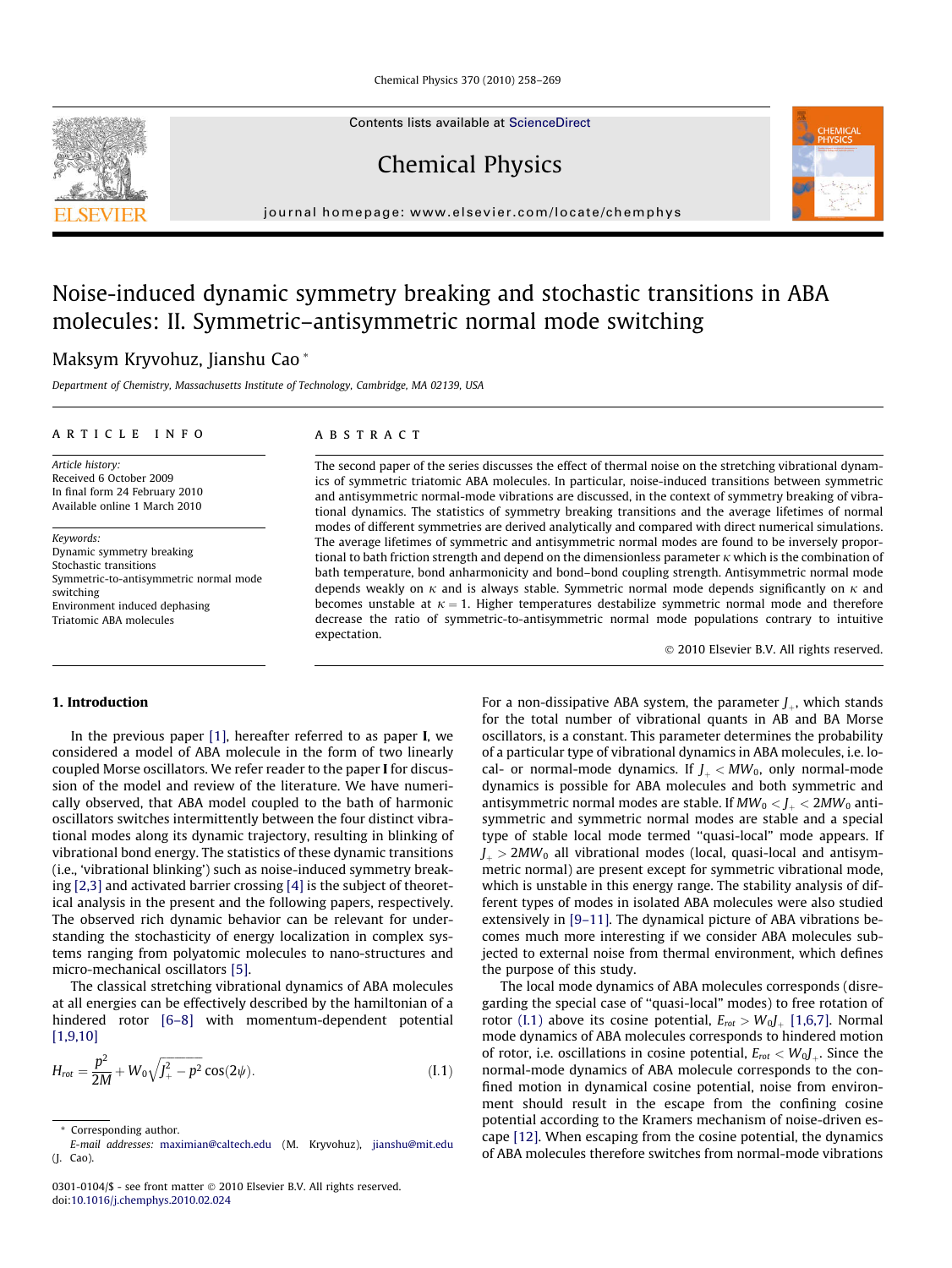<span id="page-1-0"></span>to local-mode vibrations. This simple picture illustrates how external noise can influence vibrational dynamics of ABA molecules. In fact, the noise from environment induces the ABA system to switch between all possible types of vibrational motion, i.e. antisymmetric normal modes, symmetric normal modes, local and quasi-local modes, as we showed numerically in paper I. These noise-induced transitions are stochastic dynamical transitions (SDT) of vibrational modes and will be analyzed in papers II and III.

In the present paper, we discuss a particular type of SDT, which is symmetric-to-antisymmetric normal mode transitions and will, in paper III, discuss the other types of SDT and the overall analytical picture of SDT. As we show below, these SDTs are the dominant dynamical transitions in the temperature range of interest. In paper I, we have numerically observed a non-statistical distribution of the lifetimes of symmetric and antisymmetric normal modes as well as weak dependence of the lifetime of antisymmetric normal mode on the bath temperature and AB–BA bond coupling strength. In paper II, we present an analytical theory to explain the observed effects. The paper is organized as follows: in Section 2, we derive the effective Langevin equations that describe the noise-induced dynamical symmetry breaking. In Sections [3 and](#page-2-0) [4](#page-2-0), we reduce the obtained Langevin equations to the one-dimensional energy-diffusion equation. In Sections [5 and 6,](#page-6-0) we solve the derived diffusion equation to obtain the statistics of symmetry breaking dynamical transitions and compare it with the direct numerical simulations. We discuss the obtained results in Section [7](#page-8-0).

#### 2. The effective Langevin equation

In paper I, we described a dissipative ABA molecule as a system of two coupled anharmonic oscillators individually coupled to a bath of harmonic oscillators (Gaussian bath)

$$
H = H_{ABA} + H_{b1} + H_{b2}, \t\t(II.1)
$$

where

$$
H_{ABA} = \frac{1}{2}G_{11}p_1^2 + U(x_1) + \frac{1}{2}G_{11}p_2^2 + U(x_2) + G_{12}p_1p_2
$$
 (II.2)

is the Hamiltonian of the two kinetically coupled Morse oscillators with  $U(x) = D(1 - e^{-\alpha x})^2$ ,  $G_{11} = (m_A + m_B)/m_A m_B$ ,  $G_{12} = \frac{\cos(\theta_{ABA})}{m_B}$  and

$$
H_{bi} = \sum_{j} \left( \frac{P_j^2}{2} + \frac{1}{2} \omega_j^2 \left( Q_j - \frac{\gamma_j}{\omega_j^2} x_i \right)^2 \right) \tag{II.3}
$$

is the Hamiltonian of a Gaussian bath. For the Ohmic distribution of bath frequencies, the dynamics of an ABA molecule is governed by a set of stochastic equations

$$
\begin{aligned}\n\frac{dx_1}{dt} &= G_{11}p_1 + G_{12}p_2, \\
\frac{dp_1}{dt} &= -\frac{dU(x_1)}{dx_1} - \gamma p_1 - \gamma \frac{G_{12}}{G_{11}}p_2 + F_1(t), \\
\frac{dx_2}{dt} &= G_{11}p_2 + G_{12}p_1, \\
\frac{dp_2}{dt} &= -\frac{dU(x_2)}{dx_2} - \gamma p_2 - \gamma \frac{G_{12}}{G_{11}}p_1 + F_2(t),\n\end{aligned}
$$
\n(II.4)

where

$$
\langle F(t)F(t')\rangle = \frac{2\gamma kT}{G_{11}}\delta(t-t').
$$
\n(II.5)

Here  $\gamma$  is the friction coefficient and T is the temperature. We now write down the Kramers/Smoluchowski equation for the probability density  $\rho(t; x_1, x_2, p_1, p_2)$  that corresponds to the Langevin equation  $(II.4):$ 

$$
\frac{\partial \rho}{\partial t} = \left[ -(G_{11}p_1 + G_{12}p_2) \frac{\partial}{\partial x_1} + U'(x_1) \frac{\partial}{\partial p_1} - (G_{11}p_2 + G_{12}p_1) \frac{\partial}{\partial x_2} \n+ U'(x_2) \frac{\partial}{\partial p_2} + \gamma \frac{G_{12}}{G_{11}} p_1 \frac{\partial}{\partial p_2} + \gamma \frac{G_{12}}{G_{11}} p_2 \frac{\partial}{\partial p_1} \n+ \gamma \frac{\partial}{\partial p_1} \left( p_1 + \frac{kT}{G_{11}} \frac{\partial}{\partial p_1} \right) + \gamma \frac{\partial}{\partial p_2} \left( p_2 + \frac{kT}{G_{11}} \frac{\partial}{\partial p_2} \right) \right] \rho.
$$
 (II.6)

The first four terms in Eq. (II.6) is the Louville operator  $\hat{L} =$  $-i\{\ldots,H_{ABA}\}\,$  which in the absence of noise  $\gamma = 0$  propagates deterministic (reversible) classical trajectories  $\partial \rho/\partial t + i\hat{L}\rho = 0$ . The last two terms are one-dimensional irreversible operators  $\hat{L}_{irr} =$  $\gamma \frac{\partial}{\partial p} (p + \frac{kT}{G_{11}} \frac{\partial}{\partial p})$ . Eq. (II.6) can thus be rewritten in a simpler form:

$$
\frac{\partial \rho}{\partial t} = -\widehat{L}\rho + (\widehat{L}_{irr1} + \widehat{L}_{irr2})\rho + \gamma \frac{G_{12}}{G_{11}} \left( p_1 \frac{\partial}{\partial p_2} + p_2 \frac{\partial}{\partial p_1} \right) \rho, \tag{II.7}
$$

where the last term appears due to the specific form of coupling in our problem – momentum coupling. In fact, as shown below, this term can be neglected if  $G_{12}/G_{11} \ll 1$ .

For the problem of SDT, we assume that the dissipative ABA molecule retains well-defined oscillating dynamics, which means that both the friction  $\gamma$  and the temperature T should be small in order not to disturb system's oscillatory nature, i.e.  $kT \ll D$ ,  $\gamma \ll$  $\Omega$ . Since we are considering the low-friction case, the appropriate variables for the diffusion problem (II.7) are the action-angle variables [\[12\]](#page-11-0). The following canonical transformations

$$
J_{+} = J_{1} + J_{2},
$$
  
\n
$$
J_{-} = J_{1} - J_{2},
$$
  
\n
$$
\psi_{+} = (\varphi_{1} + \varphi_{2})/2,
$$
  
\n
$$
\psi_{-} = (\varphi_{1} - \varphi_{2})/2,
$$
\n(II.8)

convert the ABA Hamiltonian to [\[1\]](#page-10-0)

$$
H_{ABA} = \Omega J_+ - \frac{\Omega^2 J_+^2}{8D} - \frac{\Omega^2 J_-^2}{8D} + \frac{G_{12}}{G_{11}} \frac{\Omega}{2} \sqrt{J_+^2 - J_-^2} \cos(2\psi_-),\tag{II.9}
$$

where  $J_i = J_i(x_i, p_i)$  and  $\varphi_i = \varphi_i(x_i, p_i)$  are the action-angle variables of the Morse oscillator [\[13\]](#page-11-0). We now use these transformations to replace phase space variables  $\{x_1, p_1, x_2, p_2\}$  in (II.7) with action-angle variables  $\{\psi_-, \boldsymbol{J}_-, \psi_+, \boldsymbol{J}_+\}$ . In doing so, we note that our system's Hamiltonian (II.9) does not depend on  $\psi_{+}$ , so we can average Eq. (II.7) over  $\psi$ <sub>+</sub>. The possibility of averaging the Fokker–Planck equation over  $\psi_{+}$  is the central result of this section. We perform this averaging over each of three terms in (II.7) as shown in Appendix A and obtain:

$$
\frac{\partial \bar{\rho}}{\partial t} = -\{H_{ABA}, \bar{\rho}\}_- + \gamma \frac{\partial}{\partial J_+} \left( J_+ - \frac{2kT}{\Omega} \right) \bar{\rho} + \gamma \frac{\partial}{\partial J_-} (J_- \bar{\rho}) \n+ \frac{\gamma kT}{\Omega} \left( \frac{\partial^2}{\partial J_+^2} (J_+ \bar{\rho}) + 2 \frac{\partial^2}{\partial J_+ \partial J_-} (J_- \bar{\rho}) + \frac{\partial^2}{\partial J_-^2} (J_+ \bar{\rho}) \right), \tag{II.10}
$$

From here we now restore stochastic equations for  $\{\psi_-, J_-, J_+\}$ . In this case the diffusion matrix is

$$
D = \frac{\gamma kT}{\Omega} \begin{pmatrix} 0 & 0 & 0 \\ 0 & J_+ & J_- \\ 0 & J_- & J_+ \end{pmatrix}.
$$

 $\ddot{\epsilon}$ 

Since  $J_{-}$  can take negative values, the square root of matrix elements is not well-defined. We use the method of orthogonal transformation of diffusion matrix described in [\[14\]](#page-11-0) (see Eq. (3.124)). Diagonalizing diffusion matrix D, taking positive root and transforming it back, we get: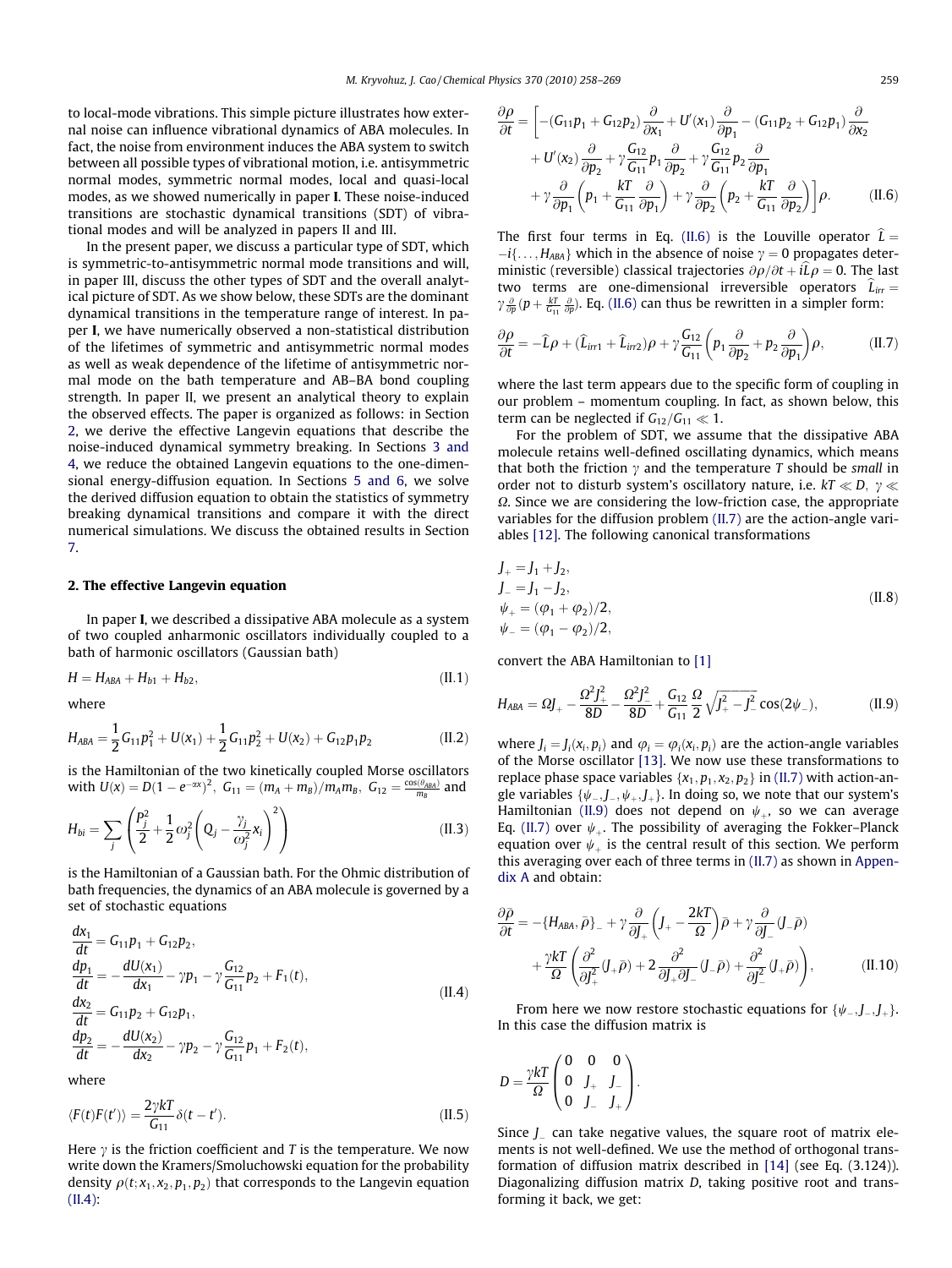<span id="page-2-0"></span>
$$
D^{1/2} = \frac{1}{2} \sqrt{\frac{\gamma kT}{\Omega}} \begin{pmatrix} 0 & 0 & 0 \\ 0 & (\sqrt{J_+ + J_-} + \sqrt{J_+ - J_-}) & (\sqrt{J_+ + J_-} - \sqrt{J_+ - J_-}) \\ 0 & (\sqrt{J_+ + J_-} - \sqrt{J_+ - J_-}) & (\sqrt{J_+ + J_-} + \sqrt{J_+ - J_-}) \end{pmatrix}
$$
  
= 
$$
\begin{pmatrix} 0 & 0 & 0 \\ 0 & g_{11} & g_{12} \\ 0 & g_{12} & g_{11} \end{pmatrix}.
$$

Therefore, the resulting stochastic equations (in Ito representation) are

$$
\frac{d\psi_{-}}{dt} = \frac{\partial H_{ABA}}{\partial J_{-}},\tag{II.11}
$$

$$
\frac{dJ_{-}}{dt} = -\frac{\partial H_{ABA}}{\partial \psi_{-}} - \gamma J_{-} + g_{11} \Gamma_1(t) + g_{12} \Gamma_2(t), \qquad (II.12)
$$

$$
\frac{dJ_+}{dt} = -\gamma J_+ + \gamma \frac{2kT}{\Omega} + g_{12}\Gamma_1(t) + g_{11}\Gamma_2(t),\tag{II.13}
$$

where random forces  $\Gamma_i(t)$  obey  $\langle \Gamma_i(t) \Gamma_j(t') \rangle = 2 \delta_{ij} \delta(t-t')$  and  $g_{11}, g_{12}$  are functions of both  $J_{-}$  and  $J_{+}$ . Since Eqs. (II.11) and (II.12) contain partial derivatives of  $H_{\text{\scriptsize{ABA}}}$  only over  $J_-$  and  $\psi_-$  we can replace  $H_{\scriptscriptstyle ABA}$  in [\(II.9\)](#page-1-0) with  $-H_{\scriptscriptstyle rot}$  to have:

$$
\frac{d\psi_{-}}{dt} = -\frac{\partial H_{\text{rot}}}{\partial J_{-}},\tag{II.14}
$$

$$
\frac{dJ_{-}}{dt} = \frac{\partial H_{\text{rot}}}{\partial \psi_{-}} - \gamma J_{-} + g_{11} \Gamma_{1}(t) + g_{12} \Gamma_{2}(t), \tag{II.15}
$$

$$
\frac{dJ_+}{dt} = -\gamma J_+ + \gamma \frac{2kT}{\Omega} + g_{12} \Gamma_1(t) + g_{11} \Gamma_2(t),
$$
\n(II.16)

where

$$
H_{rot} \equiv \frac{\Omega^2 J_-^2}{8D} - \frac{G_{12}}{G_{11}} \frac{\Omega}{2} \sqrt{J_+^2 - J_-^2} \cos(2\psi_-), \tag{II.17}
$$

is the last two terms in Eq. [\(II.9\)](#page-1-0) and corresponds to the hindered rotor Hamiltonian [\(I.1\)](#page-0-0).

Eqs. (II.14)–(II.16) describe all dynamic behavior of the dissipative ABA molecule in the interesting limit of weak friction limit. To proceed further with the analysis we need to specify the characteristic scales of the physical quantities and parameters that appear in Eqs. (II.14)–(II.16).

#### 3. The magnitudes of parameters

The Langevin equations (II.14)–(II.16) correspond to the dissipative motion of a hindered rotor in the momentum-dependent cosine potential discussed in paper I. To estimate the magnitudes of the parameters of this dissipative motion we restrict ourselves to the case when the rotor oscillates in the cosine potential near its minimum at  $\psi_{-} = \pi/2$  (antisymmetric normal mode). In this case we can set  $J_{-} \ll J_{+}$ , which simplifies Eqs. (II.14) and (II.15) to:

$$
\frac{d\psi_{-}}{dt} = -\frac{\Omega^2 J_{-}}{4D},\tag{III.1}
$$

$$
\frac{dJ_{-}}{dt} = -\gamma J_{-} + \frac{\Omega G_{12}}{G_{11}} J_{+} \sin(2\psi_{-}) + \sqrt{\frac{\gamma k T J_{+}}{\Omega}} \Gamma_{1}(t). \tag{III.2}
$$

Combining these equations we obtain the reduced Langevin equation:

$$
\frac{4D}{\Omega^2}\ddot{\psi}_- = -\gamma \frac{4D}{\Omega^2}\dot{\psi}_- - \frac{G_{12}}{G_{11}}\Omega J_+ \sin(2\psi_-) + \sqrt{\frac{\gamma k T_J}{\Omega}}\Gamma_1(t). \tag{III.3}
$$

Although  $J_+$  is a stochastic variable for the purpose of estimation, we can take it to be its average value, which from Eq. (II.16) is  $\langle J_+ \rangle = \frac{2kT}{\Omega}$ . Eq. (III.3) describes dissipative oscillations of a particle of mass  $M = \frac{4D}{\Omega^2}$  in the cosine potential well of the depth  $E_b = \Omega J_+ \frac{G_{12}}{G_{11}} \approx 2kT \frac{|G_{12}|}{G_{11}}$  with friction coefficient  $\gamma$  and effective temperature  $k\tilde{T} = \frac{kT_J \Omega}{4D} \approx \frac{(kT)^2}{2D}$ . If the temperature  $k\tilde{T}$  is comparable or higher than the barrier height  $E_b$  (i.e.  $\frac{kT}{4D} \frac{G_{11}}{|G_{12}|} > 1$ ) then the particle can almost freely escape from the cosine potential so that no confined motion inside the cosine potential is possible or no normalmode dynamics of an ABA molecule can exist at this temperature. At these temperatures, thermal energy is greater than the coupling strength between AB and BA bonds, and thus these bonds will oscillate independently. For the normal-mode behavior of an ABA molecule, the rotor needs to spend considerable time in the cosine potential well, that implies, the condition  $k\tilde{T} \ll E_b$ , or in other words:

$$
\frac{kT}{D} \ll 4 \frac{|G_{12}|}{G_{11}}.\tag{III.4}
$$

The physical values of the critical temperature  $4D\frac{|G_{12}|}{G_{11}}$  in (III.4) that corresponds to the strength of AB–BA bond coupling for different ABA molecules are shown in Table 1, indicating that condition (III.4) is valid for room temperatures. Yet, since, quantum mechanically, the energy of an ABA molecule cannot be lower than the zeropoint energy the better agreement of the present classical analysis with quantum systems is expected for temperatures comparable to zero-point energies (the right column of Table 1).

As we have discussed in Section [1,](#page-0-0) the value of parameter  $J_{\alpha}$ , which is now a stochastic variable for a dissipative ABA molecule, determines whether the normal-to-local mode transition is possible. The values of  $J_{+}$ , at which local modes can appear, were found to be  $J_+ > MW_0 = \frac{2D}{\Omega} \frac{|G_{12}|}{G_{11}} \equiv \tilde{J_+^c}$ . Given (III.4) we can now compare the typical value of  $J_+$  with its critical value:

$$
\frac{\langle J_{+}\rangle}{\widetilde{J}_{+}^{c}} = \frac{\frac{2kT}{\Omega}}{\frac{2D}{\Omega}\frac{|G_{12}|}{G_{11}}} = \frac{kT}{D}\frac{G_{11}}{|G_{12}|} \ll 1.
$$
\n(III.5)

Therefore (see Section [1](#page-0-0)) most of time the rotor will be trapped in the cosine potential without the possibility to escape. Thus the majority of SDT will be the transitions between the symmetric and antisymmetric normal modes, which we can also call dynamical symmetry breaking, see [Fig. 1](#page-3-0).

The normal mode motion of an ABA molecule corresponds to a oscillatory motion of the rotor in the cosine potential. To observe the periodic oscillations in the cosine potential (III.3) (and therefore to observe a normal-mode dynamics of an ABA molecule) we should have friction coefficient  $\gamma$ , smaller than the characteristic frequency  $\tilde{\Omega}$  of oscillation in the well. From (III.3), we find  $\widetilde{\Omega}=\sqrt{\frac{\left|\overline{\mathsf{G}}_{12}\right|}{\overline{\mathsf{G}}_{11}}\frac{\Omega^{3}J_{+}}{4D}}$  $\sqrt{\frac{|G_{12}|}{G_{11}} \frac{\Omega^3 J_+}{4D}} \approx \Omega \sqrt{\frac{|G_{12}|}{G_{11}} \frac{kT}{2D}}$  $\sqrt{\frac{|G_{12}|}{G_{12}} \frac{kT}{2D}}$  and thus

$$
\gamma \ll \Omega \sqrt{\frac{|G_{12}|}{G_{11}} \frac{kT}{2D}}.
$$
\n(III.6)

Now we can compare the time scales of evolution of variables  $J_{\phi}$ and  $J_{-}$  (see for instance [Fig. 1](#page-3-0)). The characteristic time scale of the evolution of stochastic variable  $J_{\alpha}$  can be found from Eq. (II.16):

| Table 1                                                                                     |
|---------------------------------------------------------------------------------------------|
| Critical decoupling temperatures $4D\frac{ G_{12} }{ G_{11} }$ for different ABA molecules. |
|                                                                                             |

| Molecule         | $\theta_e$ (deg) | $\frac{ G_{12} }{ G_{11} }$ | D(K)   | $4D\frac{ G_{12} }{ G_{11} }(K)$ | $E_{zp}$ (K) |
|------------------|------------------|-----------------------------|--------|----------------------------------|--------------|
| SO <sub>2</sub>  | 119              | 0.014                       | 66,300 | 3750                             | 800          |
| $D_2O$           | 104.5            | 0.028                       | 60.300 | 6720                             | 1950         |
| H <sub>2</sub> O | 104.5            | 0.015                       | 64.000 | 3770                             | 2660         |
| CH <sub>2</sub>  | 102              | 0.016                       | 50,000 | 3200                             | 2090         |
| H <sub>2</sub> S | 92               | 0.001                       | 45.200 | 200                              | 1850         |
|                  |                  |                             |        |                                  |              |

(a)  $\theta_e$  is the equilibrium value of bending angle; (b)  $\frac{|G_{12}|}{G_{11}}$  is the bond–bond coupling strength; (c) D is the bond dissociation energy expressed in Kelvins; (d) the critical temperature from Eq. (III.4) above which the oscillations of AB and BA bonds can be considered decoupled; (e)  $E_{zp} = \frac{1}{2} \hbar \omega_0$  – approximate value of zero-point energy of quantum oscillations in AB-bond potential expressed in Kelvins.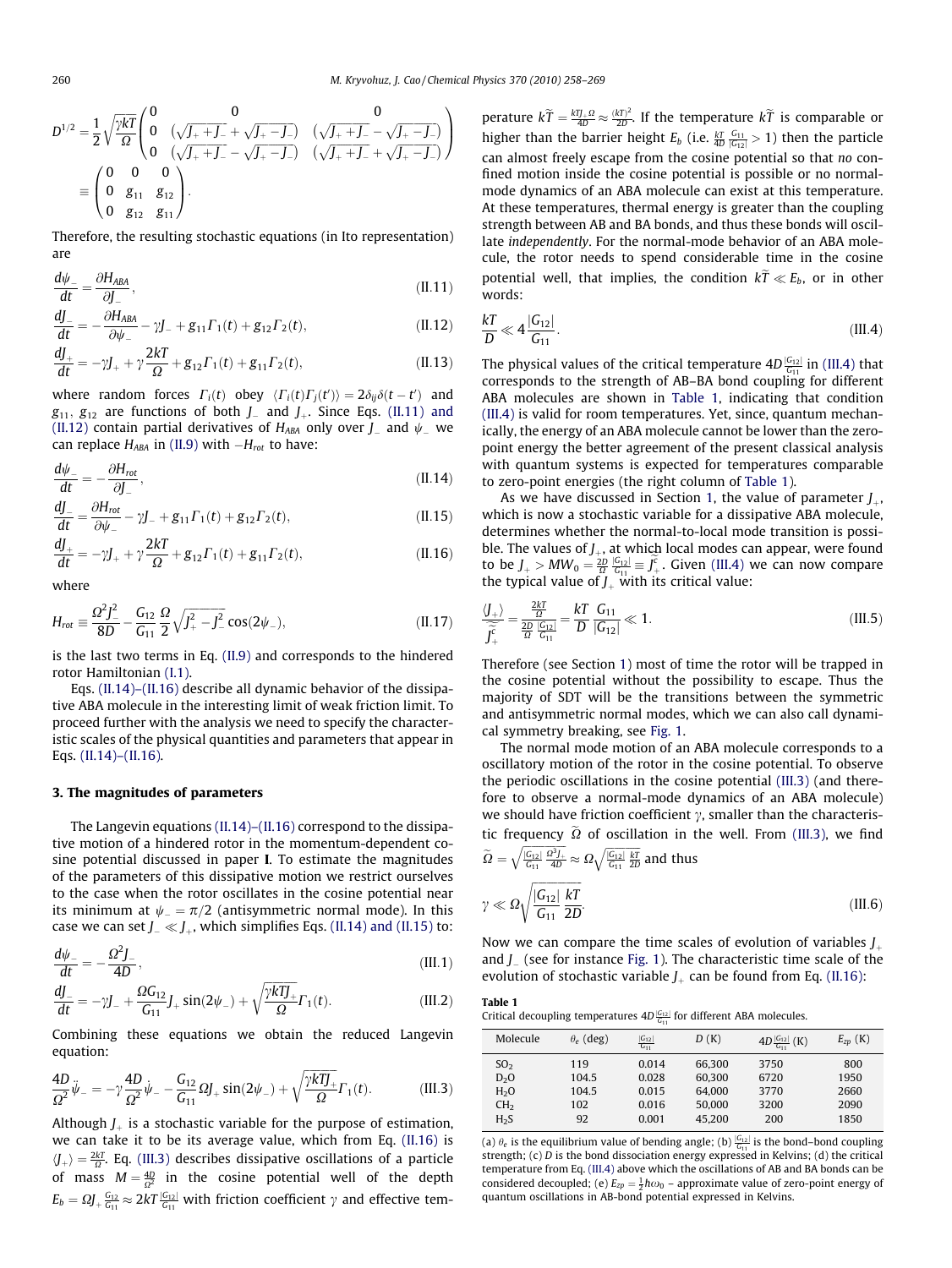<span id="page-3-0"></span>

Fig. 1. A typical trajectory in action-angle variables that shows antisymmetric-to-symmetric normal mode transitions in ABA molecules as a function of dimensionless time  $\Omega t$  (if divided by  $2\pi$  it gives the number of normal-mode vibrations of the model H<sub>2</sub>O molecule). The plot (a) represents the time-dependence of AB and BA bond phase difference  $\psi_{-}=(\phi_1-\phi_2)/2$ : the stable oscillations around  $\psi_{-}=\pi/2,3\pi/2$  indicate antisymmetric normal mode behavior, while the stable oscillations around  $\pi$  correspond to symmetric normal-mode behavior. Plot (b) shows the corresponding time-dependence of the local action variables  $J_1$  and  $J_2$ : the complete energy exchange between  $J_1$  and  $J_2$  indicates the normal-mode behavior. Plot (c) represents the difference of local actions  $J_ =$   $J_1$   $J_2$ , while plot (d) represents the sum of local actions  $J_+$   $=$   $J_1$   $+$   $J_2$ . Note the different timescales between  $J_{-}$  of (c) and  $J_{+}$  of (d).

 $\frac{\tau}{\tau_+}$ 

$$
\tau_{+} = \frac{1}{\gamma}.\tag{III.7}
$$

From the inequality [\(III.6\)](#page-2-0) we can see that

The characteristic time scale of evolution of J $_{-}$  is 1/ $\Omega$ , i.e.

$$
\tau_{-} = \frac{1}{\Omega} \sqrt{\frac{G_{11}}{|G_{12}|} \frac{2D}{kT}}.
$$
\n(III.8)

indicating that  $J_+$  changes much slower than  $J_-$ , thus we can consider  $J<sub>+</sub>$  as a slow variable that changes adiabatically with respect to fast variable  $J_{\scriptscriptstyle{-}}$ .

 $\ll 1,$  (III.9)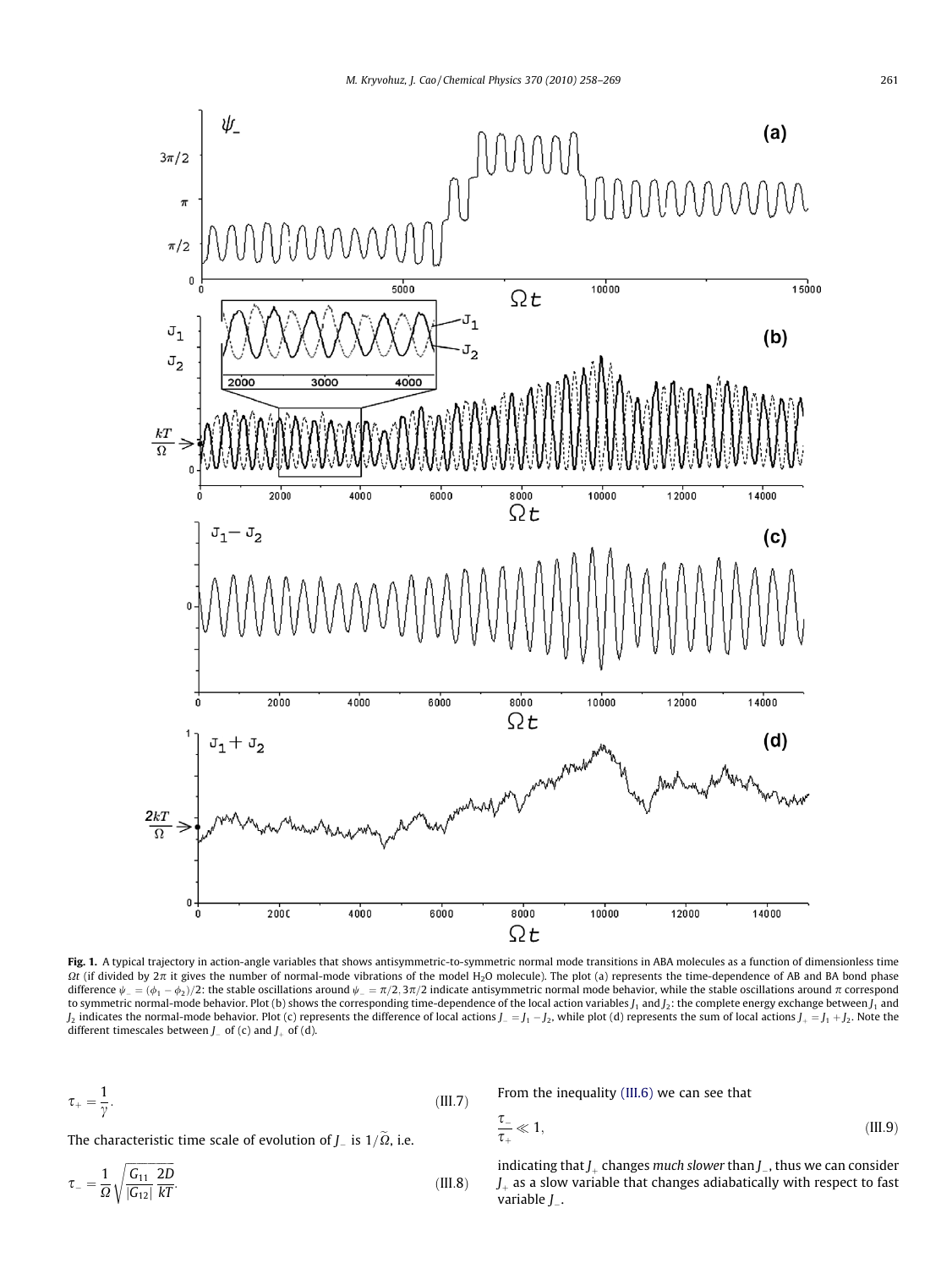# <span id="page-4-0"></span>4. Reduction of stochastic equations

#### 4.1. Decoupling of Langevin equation for  $J_{\perp}$

Because of the difference in time scales, Eq. [\(III.9\),](#page-3-0) the evolution of  $J_{\perp}$  governed by Eq. (II.16) is decoupled from the evolution of  $J_{\perp}$ governed by Eqs. [\(II.14\) and \(II.15\)](#page-2-0). Indeed, since  $J_{\perp}$  changes very rapidly, we can set its value in the equation for  $J_{+}$  (II.16) to be equal to its average value  $\langle J_{-}\rangle$ , which is zero since  $J_{-}$  changes its sign. Therefore, for  $g_{ij}$  in Eq. (II.16) we can set  $\sqrt{J_+ + J_-} \approx \sqrt{J_+ + J_-} \approx \sqrt{J_+ + J_-} \approx 0$ , and  $g_{11} = \sqrt{J_+}$ . This finding decouples the system of Eqs. [\(II.14\)–\(II.16\)](#page-2-0) into a self-consistent equation for  $J_{+}$ :

$$
\frac{dJ_{+}}{dt} = -\gamma J_{+} + \gamma \frac{2kT}{\Omega} + \sqrt{\frac{\gamma kT J_{+}}{\Omega}} \Gamma_{2}(t),
$$
 (IV.1)

and equations for  $J_-$  in which  $J_+$  plays the role of a modulation parameter:

$$
\frac{d\psi_{-}}{dt} = -\frac{\partial H_{\text{rot}}}{\partial J_{-}},\tag{IV.2}
$$

$$
\frac{dJ_{-}}{dt} = \frac{\partial H_{\text{rot}}}{\partial \psi_{-}} - \gamma J_{-} + g_{11} \Gamma_{1}(t) + g_{12} \Gamma_{2}(t). \tag{IV.3}
$$

The independent noise-term  $g_{11}\Gamma_1(t)+g_{12}\Gamma_2(t)$  in (IV.3) can be approximated with a random force  $\sqrt{g_{11}^2 + g_{12}^2} \Gamma(t) = \sqrt{\frac{kT_L}{\Omega}}$  $\sqrt{\frac{\gamma k T J_{+}}{Q}} \Gamma(t),$ resulting in equations:

$$
\frac{d\psi_{-}}{dt} = -\frac{\partial H_{\text{rot}}}{\partial J_{-}},\tag{IV.4}
$$

$$
\frac{dJ_{-}}{dt} = \frac{\partial H_{rot}}{\partial \psi_{-}} - \gamma J_{-} + \sqrt{\frac{\gamma k T_{+}}{\Omega}} \Gamma(t). \tag{IV.5}
$$

Stochastic equations (IV.1), (IV.4) and (IV.5) constitute the basic result of the paper, which we use to further analyze dynamical transitions in ABA molecules. To check their accuracy we compare the results of numerical simulations of the original stochastic equations  $(II.4)$  with those of Eqs.  $(IV.1)$ ,  $(IV.4)$  and  $(IV.5)$ . The numerical results for the average life time of the antisymmetric normal mode averaged over 1000 trajectories are shown in Fig. 2. Very good agreement is observed between these results. Thus, we use original stochastic equations [\(II.4\)](#page-1-0) for numerical simulations presented in this paper and compare them with analytical results derived from Eqs. (IV.1), (IV.4) and (IV.5).



Fig. 2. Mean life time of the antisymmetric normal mode of  $H_2O$  molecule at  $kT/D = 1/100$  as a function of inverse friction in units of  $\Omega$ . Squares stand for the numerical results obtained from the integration of Eq. [\(II.4\)](#page-1-0), circles represent the numerical results obtained from the integration of Eqs. (IV.4) and (IV.5).

From Eq. (IV.1) one can find the equilibrium probability distribution  $W_{+}(\mathcal{J}_{+})$  for the stochastic variable  $\mathcal{J}_{+}$ . Eq. (IV.1) corresponds to the Fokker–Planck equation in the form:

$$
\frac{\partial \rho_+}{\partial t} = \gamma \left[ \frac{\partial}{\partial J_+} \left( J_+ - \frac{2kT}{\Omega} \right) + \frac{\partial^2}{\partial J_+^2} \frac{kTJ_+}{\Omega} \right] \rho_+, \tag{IV.6}
$$

which has the following stationary solution:

$$
\rho_{+st}(J_+) = \frac{J_+ \Omega^2}{(kT)^2} \exp\left(-\frac{J_+ \Omega}{kT}\right). \tag{IV.7}
$$

Eq. (IV.7) coincides with the energy distribution function of twodimensional harmonic oscillator, which results from the approximations made so far: the effective decoupling of the equation for  $J<sub>l</sub>$  and linearization of anharmonic frequencies (in Appendix for the simplification of expressions of non-resonant terms). Since we consider an ABA molecule in thermal equilibrium with bath,  $J_{\perp}$  is assumed to have reached the stationary distribution (IV.7). One can see that  $J_{\perp}$  is a random non-Gaussian variable with the average value  $\langle J_{\perp} \rangle = 2kT/\Omega$  and it plays the role of additional non-Gaussian noise in Eqs. (IV.4) and (IV.5). The distribution function for  $J_{\perp}$  from the numerical simulations of stochastic equations [\(II.4\)](#page-1-0) is given in Fig. 3 and agrees with Eq. (IV.7).

#### 4.2. Reduced coordinates

We now focus on Eqs. (IV.4) and (IV.5). These equations describe dissipative motion of a rotor in the momentum-dependent cosine potential with Hamiltonian

$$
H_{rot} = \frac{J_{-}^{2}}{2M} + W_{0} \sqrt{J_{+}^{2} - J_{-}^{2}} \cos(2\psi_{-}),
$$
 (IV.8)

where  $M = \frac{4D}{\Omega^2}$ ,  $W_0 = \frac{|G_{12}|}{G_{11}} \frac{\Omega}{2}$ ; and parameter  $J_+$  is a stochastic variable. In this and following sections, we will extensively use the term "oscillations of rotor" in a cosine potential, which should not be confused with the vibrations of ABA molecules: the former stands for the oscillatory motion in energy space, i.e. one oscillation of rotor corresponds to one complete energy exchange between AB and BA bonds in ABA molecule, while the latter corresponds to the oscillatory motion in coordinate space, i.e. during a single period of rotor's oscillation ABA molecule can perform hundreds of highfrequency vibrations.



Fig. 3. Probability distribution of  $J_{+}$ . The histogram represents the result of numerical simulations of Eq. [\(II.4\)](#page-1-0), and the solid line is the analytical result (IV.7). The values of parameters are chosen to model H<sub>2</sub>O:  $kT/D = 1/75$ ,  $\gamma/\Omega = 1/4000$ .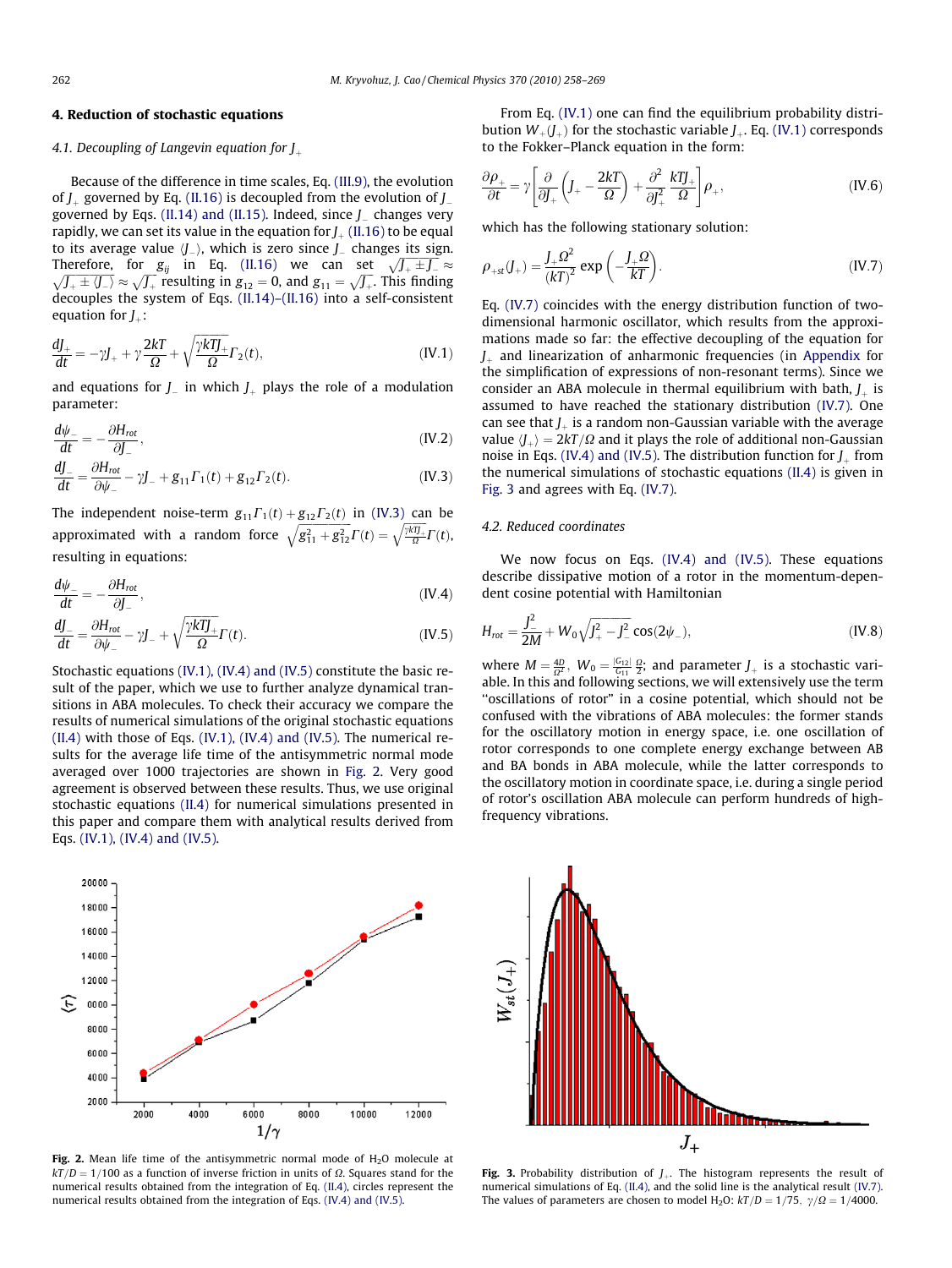<span id="page-5-0"></span>As discussed in paper I, the range of rotor energies that correspond to the antisymmetric normal-mode behavior of an ABA molecule is  $-W_0J_+\leqslant E_{rot} < J_+^2/2M$  and the range of energy for the symmetric normal-mode behavior is  $J_+^2/2M < E_{rot} \leqslant W_0J_+ .$  When in the presence of dissipation, thermal noise forces the rotor energy  $E_{rot}$  to diffuse. When the rotor energy reaches the value  $E_{rot}^c = J_+^2/2M$  the cosine potential flips and the antisymmetric-tosymmetric normal mode transition occurs. Noise driven dynamics is governed by stochastic equations [\(IV.4\) and \(IV.5\).](#page-4-0) These equations can be further simplified by introducing reduced parameters  $j_{\scriptscriptstyle{-}}\equiv\int_{-}/\int_{+}$  and  $h_{rot}\equiv H_{rot}/W_0J_{\scriptscriptstyle{+}}$ , which instead of original variables  $J_-$  and  $E_{rot}$ , defined on  $-J_+ \leqslant J_- \leqslant J_+$  and  $-W_0J_+ \leqslant E_{rot} \leqslant W_0J_+$ respectively, are now defined on intervals with non-fluctuating boundaries  $-1 \leqslant j_- \leqslant 1$  and  $-1 \leqslant \varepsilon_{rot} \leqslant 1$ . The symmetric-to-antisymmetric normal mode transition occurs at  $E_{rot} = J_+^2/2M$  or equivalently at  $\varepsilon_{rot} = J_{+}/2MW_0 = J_{+}/J_{+}^c$ . Using the transformations of stochastic variables [\[14,15\],](#page-11-0) Eqs. [\(IV.4\) and \(IV.5\)](#page-4-0) now read (in the Ito form of stochastic calculus)

$$
\frac{d\psi_{-}}{dt} = -W_0 \frac{\partial h_{rot}}{\partial j_{-}},
$$
\n
$$
\frac{dj_{-}}{dt} = W_0 \frac{\partial h_{rot}}{\partial \psi_{-}} + \sqrt{1 + j^2} \sqrt{\frac{\gamma kT}{\Omega j_{+}}} \Gamma(t).
$$
\n(IV.9)

Once  $J_{+}$  has reached equilibrium (see discussions in the previous section) we can set its value in the noise term in Eq. (IV.9) to its equilibrium value 2kT/ $\Omega$ . Also, since  $j_-$  oscillates around zero and its magnitude is always  $|j_{\perp}|\leqslant 1$  (reaching  $\pm 1$  only at the point of symmetric-to-antisymmetric normal mode transition) and thus  $1+j^2_- < 1+\frac{1}{2}$ , we can set  $1+j^2_-$  in the noise term to be approximately equal to 1. Stochastic equation (IV.9) then take a very simple form

$$
\frac{d\psi_{-}}{dt} = -W_0 \frac{\partial h_{rot}}{\partial j_{-}},
$$
\n
$$
\frac{dj_{-}}{dt} = W_0 \frac{\partial h_{rot}}{\partial \psi_{-}} + \sqrt{\frac{\gamma}{2}} \Gamma(t),
$$
\n(IV.10)

where

$$
\langle \Gamma(t)\Gamma(t')\rangle = 2\delta(t - t'),\tag{IV.11}
$$

$$
h_{rot} = \kappa j_{-}^{2} + \sqrt{1 - j_{-}^{2}} \cos(2\psi_{-}),
$$
 (IV.12)

$$
\kappa \equiv \frac{kT}{MW_0\Omega} \tag{IV.13}
$$

with antisymmetric normal mode corresponding to  $-1 < \varepsilon_{rot} < \kappa$ and symmetric normal mode corresponding to  $\kappa < \varepsilon_{rot} < 1$ . The transition point  $\varepsilon_{rot} = \kappa$ , an important parameter of the theory, can be compared with direct numerical simulations of original equations [\(II.4\)](#page-1-0) to check the validity of the approximations made so far. The distribution of energies recorded within a period of rotor's oscillation after the event of symmetric-to-antisymmetric normal mode transition should be obviously peaked at  $\varepsilon = \kappa$ . Numerical simulations of stochastic equations [\(II.4\)](#page-1-0) showed that the transition point (the peak) agrees well with expression (IV.13), yet to make it precise the expression, (IV.13) should be slightly modified with coefficient 0.7 (see Fig. 4), giving

$$
\kappa = \frac{0.7kT}{MW_0\Omega}.
$$
\n(IV.14)

Below in the text we use this expression for  $\kappa$  to compare the results of analytical theory with numerical calculations.



Fig. 4. Theoretical values  $\kappa_{\text{theor}}$  of transition point  $\kappa$  versus its numerical values  $\kappa_{num}$ , obtained from direct integration of stochastic equations [\(II.4\).](#page-1-0) Dashed line represents bisectrix for comparison.

#### 4.3. The diffusion equation for reduced rotor energy  $\varepsilon$

In Section [3,](#page-2-0) we have imposed restrictions to the allowed values of bath temperature T and friction strength  $\gamma$ , which are set weak enough not to disturb the oscillatory nature of ABA molecule. In the limit of low temperature and friction, the rotor energy  $E_{rot}$ changes very slowly during a period of oscillation, so that during a single period of oscillation the motion of rotor can be described by non-dissipative equations  $\frac{d\psi_{-}}{dt} \approx -\frac{\partial H_{rot}}{\partial J_{-}}$  and  $\frac{dJ_{-}}{dt} \approx \frac{\partial H_{rot}}{\partial \psi_{-}}$  and are integrated in Appendix B. We therefore can apply the Kramers energy diffusion approach [\[12\].](#page-11-0) Following Kramers derivation we write down the Fokker–Planck equation corresponding to stochastic equations (IV.10) and average it over a period of rotor's oscillation, giving

$$
\frac{\partial \bar{\rho}}{\partial t} = \overline{\left[ -\frac{\partial}{\partial \psi_{-}} \left( -W_{0} \frac{\partial h_{\text{rot}}}{\partial j_{-}} \right) - \frac{\partial}{\partial j_{-}} \left( W_{0} \frac{\partial h_{\text{rot}}}{\partial \psi_{-}} \right) + \frac{\gamma}{2} \frac{\partial^{2}}{\partial j_{-}^{2}} \right]} \bar{\rho}.
$$
 (IV.15)

In the energy diffusion regime, the distribution density depends only on energy and time, thus  $\bar{\rho} = \rho(\varepsilon, t)$ . The first two terms on the right side disappear since they correspond to constant-energy motion and the remaining third term results in

$$
\frac{\partial \rho(\varepsilon, t)}{\partial t} = \frac{\gamma}{2} \left[ \overline{\left( \frac{\partial^2 \varepsilon}{\partial j^2} \right)} \frac{\partial \rho(\varepsilon, t)}{\partial \varepsilon} + \overline{\left( \frac{\partial \varepsilon}{\partial j} \right)^2} \frac{\partial^2 \rho(\varepsilon, t)}{\partial \varepsilon^2} \right].
$$
 (IV.16)

The averages of derivatives are performed in Appendix B which transform (IV.16) into

$$
\frac{\partial \rho(\varepsilon, t)}{\partial t} = \left[ -\frac{\partial}{\partial \varepsilon} D^{(1)}(\varepsilon) + \frac{\partial^2}{\partial \varepsilon^2} D^{(2)}(\varepsilon) \right] \rho(\varepsilon, t), \tag{IV.17}
$$

where drift  $D^{(1)}$  and diffusion  $D^{(2)}$  coefficients are

$$
D^{(1)}(\varepsilon) = -\frac{\gamma}{4} \left( 1 + \frac{1}{\left(\varepsilon - \kappa\right)^2} \right) \text{sign}(\varepsilon - \kappa),\tag{IV.18}
$$

$$
D^{(2)}(\varepsilon) = \frac{\gamma}{2} \left\{ \frac{1}{2} \left( \frac{1 - (\varepsilon - \kappa)^2}{|\varepsilon - \kappa|} \right) - \kappa \operatorname{sign}(\varepsilon - \kappa) \right\}.
$$
 (IV.19)

This diffusion equation completely describes the statistics of symmetric-to-antisymmetric normal mode stochastic transitions, and thus is the central result of the present paper.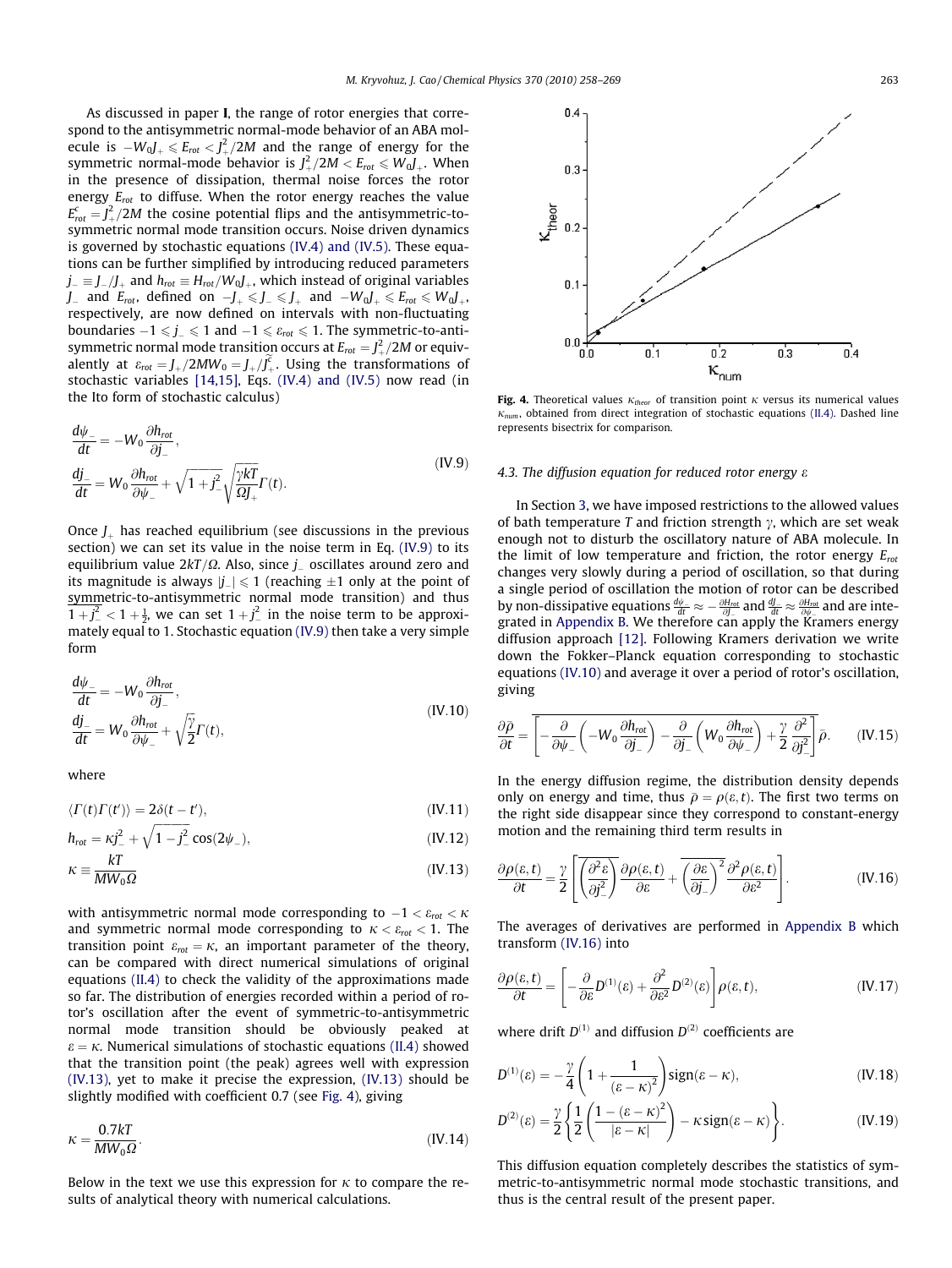# <span id="page-6-0"></span>5. The lifetime of symmetric and antisymmetric normal modes

#### 5.1. Antisymmetric normal mode

The lifetime of the antisymmetric normal mode is the average time  $t_A$  that rotor spends in the cosine potential well with the energy  $E_{rot} <$   $J_+^2/2M$  or equivalently with energies  $\varepsilon_{rot} = \varepsilon$  in the range  $-1 \leqslant \varepsilon \leqslant \kappa$ . The mean life time of the antisymmetric mode is then the mean first exit time of diffusion process [\(IV.17\)](#page-5-0) from the region  $-1 \leqslant \varepsilon \leqslant \kappa$  with the absorbing boundary condition at  $\varepsilon = \kappa$  and reflecting boundary condition at  $\varepsilon = -1$ . The drift and diffusion coefficients in the case of antisymmetric mode are

$$
D^{(1)}(\varepsilon) = \frac{\gamma}{4} \left( 1 + \frac{1}{(\varepsilon - \kappa)^2} \right),
$$
 (V.1)

$$
D^{(2)}(\varepsilon) = \frac{\gamma}{2} \left\{ \frac{1}{2} \left( \frac{(\varepsilon - \kappa)^2 - 1}{\varepsilon - \kappa} \right) + \kappa \right\}.
$$
 (V.2)

At this point we note that the drift coefficient  $D^{(1)}(\varepsilon)$  is always positive, and therefore

$$
\left\langle \frac{d\varepsilon}{dt} \right\rangle = D^{(1)}(\varepsilon) > 0,\tag{V.3}
$$

i.e. noise drives up the energy of the rotor (which is just the Kramers mechanism of noise-driven escape), or in other words, the ABA molecule tends to escape from antisymmetric normal-mode dynamics.

From (V.1) and (V.2) we immediately find the mean escape time from the interval  $-1 \leqslant \varepsilon \leqslant \kappa$  with reflecting boundary at  $\varepsilon = -1$ and absorbing boundary at  $\varepsilon = \kappa$ . If the rotor has initial energy  $\varepsilon = \varepsilon_0 \, (-1 \leqslant \varepsilon_0 \leqslant \kappa)$ , then the mean first passage time is given by  $[15]$ 

$$
t_{A}(\varepsilon_{0}) = 2 \int_{\varepsilon_{0}}^{\kappa} \frac{dy}{\Psi(y)} \int_{-1}^{y} \frac{\Psi(z)}{2D^{(2)}(z)} dz = \frac{4}{\gamma} \int_{\varepsilon_{0}}^{\kappa} \frac{(1+y)(\kappa - y)}{1 + \kappa^{2} - y^{2}} dy
$$
  

$$
= \frac{1}{\gamma} \left\{ 4(\kappa - \varepsilon_{0}) + 2(\kappa - 1) \ln\left[1 + \kappa^{2} - \varepsilon_{0}^{2}\right] + 2\left(\frac{\kappa - 1 - \kappa^{2}}{\sqrt{1 + \kappa^{2}}} \right) \ln\left[\frac{\left(\sqrt{1 + \kappa^{2}} + \kappa\right)\left(\sqrt{1 + \kappa^{2}} - \varepsilon_{0}\right)}{\left(\sqrt{1 + \kappa^{2}} - \kappa\right)\left(\sqrt{1 + \kappa^{2}} + \varepsilon_{0}\right)}\right] \right\},\tag{V.4}
$$

where  $\Psi(x) = \exp \left[ \int^x \frac{D^{(1)}(x)}{D^{(2)}(x)} dx' \right] = \kappa + x + (1/(\kappa - x))$ .  $t_A(\varepsilon_0)$  is the lifetime of antisymmetric normal mode formed at energy  $\varepsilon = \varepsilon_0$  in a thermal bath of temperature T and friction strength  $\gamma$ . The expression is valid for values of  $\kappa$  up to 0.5, and improves if the condition [\(III.5\),](#page-2-0) i.e.  $\kappa \ll 1$ , is satisfied.

If we prepare the antisymmetric normal mode at  $\varepsilon_0 = -1$ , which corresponds to the bottom of rotor's cosine potential, i.e. the case of perfect antiphased oscillations of AB and BA bonds in ABA molecule,  $\psi_{-} = \pi/2$ , then this antisymmetric mode according to Eq. (V.4) will last for the duration  $t_A(-1) \approx (1.24 + 2.34\kappa 0.76\kappa^2$ / $\gamma$ , which is approximately  $t_A \approx 1.5/\gamma$  for temperatures  $\kappa$  < 0.2. The weak dependence of  $t_A$  on  $\kappa$  is the reason for the temperature invariance and AB–BA coupling strength  $(W_0)$  invariance of antisymmetric mode lifetime observed in paper I. The numerical simulations [\[16\]](#page-11-0) of dissipative dynamics of ABA molecule governed by Eq. [\(II.4\)](#page-1-0) with initial condition  $\varepsilon_0 = -1$  (see Table 2) are in good agreement with the analytical result (V.4). Analytical Fokker– Planck equation [\(IV.17\)](#page-5-0) with diffusion coefficients (V.1) and (V.2) also allows to compare the statistics of lifetimes of antisymmetric normal mode. The comparison of analytical distribution curve  $p(t) = -\int_{-1}^{k} d\epsilon \partial \rho(\epsilon, t)/\partial t$  with the numerical results is shown in [Fig. 5](#page-7-0) and finds a very good agreement.

#### Table 2

The slopes  $\alpha$  for the expression of the mean lifetime  $\langle \tau \rangle = \alpha / \gamma$  of symmetric and antisymmetric normal modes, formed at  $\varepsilon = 1$  and  $\varepsilon = -1$ , respectively.

| kT/D                | $\alpha_{num}$ | $\alpha_{theor}$ |
|---------------------|----------------|------------------|
| Antisymmetric       |                |                  |
| $\frac{1}{100}$     | 1.44           | 1.77             |
| $\frac{1}{200}$     | 1.33           | 1.52             |
| 10,000              | 1.22           | 1.23             |
| Symmetric           |                |                  |
| $\frac{1}{100}$     | 0.78           | 0.52             |
| $\mathbf{1}$<br>200 | 1.05           | 0.86             |
| 10.000              | 1.26           | 1.22             |

The numerical results  $\alpha_{num}$  were obtained by plotting mean lifetimes of normal modes versus the inverse friction similar to [Fig.2](#page-4-0) and the slope of best fit line was taken as  $\alpha_{num}$ . The theoretical slopes  $\alpha_{theory}$  are given by Eqs. (V.4) and (V.8).

#### 5.2. Symmetric normal mode

The lifetime of symmetric normal mode is the mean time  $t<sub>S</sub>$  that the rotor spends in the cosine potential well with energy  $E_{rot} > J_+^2/2M$  or equivalently with energies  $\varepsilon_{rot} = \varepsilon$  in the range  $\kappa \le \varepsilon \le 1$ . The average lifetime of symmetric mode is the mean first exit time of the diffusion process [\(IV.17\)](#page-5-0) from the region  $\kappa \le \epsilon \le 1$  with absorbing boundary condition at  $\epsilon = \kappa$  and reflecting boundary condition at  $\varepsilon = 1$ . The drift and diffusion coefficients in case of the symmetric mode are now

$$
D^{(1)}(\varepsilon) = -\frac{\gamma}{4} \left( 1 + \frac{1}{\left(\varepsilon - \kappa\right)^2} \right),\tag{V.5}
$$

$$
D^{(2)}(\varepsilon) = \frac{\gamma}{2} \left\{ \frac{1}{2} \left( \frac{1 - (\varepsilon - \kappa)^2}{\varepsilon - \kappa} \right) - \kappa \right\}.
$$
 (V.6)

Again, we see that the drift coefficient is always negative, i.e.,

$$
\left\langle \frac{d\varepsilon}{dt} \right\rangle = D^{(1)}(\varepsilon) < 0,\tag{V.7}
$$

which suggests that noise drives  $\varepsilon$  toward the transition point  $\varepsilon = \kappa$ and thus plays the role of driving force for the symmetry-breaking (i.e. symmetric-to-antisymmetric normal mode) transition. If the rotor has initial energy  $\varepsilon = \varepsilon_0 \; (\kappa \leqslant \varepsilon_0 \leqslant 1)$ , then the lifetime of symmetric normal mode is

$$
t_{S}(\varepsilon_{0}) = 2 \int_{\kappa}^{\varepsilon_{0}} \frac{dy}{\Psi(y)} \int_{y}^{1} \frac{\Psi(z)}{2D^{(2)}(z)} dz
$$
  
=  $\frac{1}{\gamma} \left\{ 4(\varepsilon_{0} - \kappa) - 2(\kappa + 1) \ln \left[ 1 + \kappa^{2} - \varepsilon_{0}^{2} \right] + 2 \left( \frac{1 + \kappa + \kappa^{2}}{\sqrt{1 + \kappa^{2}}} \right) \ln \left[ \frac{\left( \sqrt{1 + \kappa^{2}} + \kappa \right) \left( \sqrt{1 + \kappa^{2}} - \varepsilon_{0} \right)}{\left( \sqrt{1 + \kappa^{2}} - \kappa \right) \left( \sqrt{1 + \kappa^{2}} + \varepsilon_{0} \right)} \right] \right\}.$   
(V.8)

where  $\Psi(x)$  is the same as in the case of antisymmetric mode. The expression for  $t<sub>S</sub>(\varepsilon_0)$  improves as the condition [\(III.5\)](#page-2-0), i.e.  $\kappa \ll 1$ , is satisfied.

If the symmetric normal mode is formed at  $\varepsilon_0 = 1$ , which corresponds to the top of rotor's cosine potential and to the case of perfect in-phase oscillations of AB and BA bonds in ABA molecule,  $\psi_- = 0$ , then such a symmetric mode according to Eq. (V.8) lasts for the duration  $t_S(1) \approx (1.24 - 3.54\kappa - 2.6\kappa^2)/\gamma$ .

#### 5.3. Populations of symmetric and antisymmetric normal modes

From the above analysis, one can also make an important observation that with the increase of temperature (i.e.  $\kappa$ ) the range of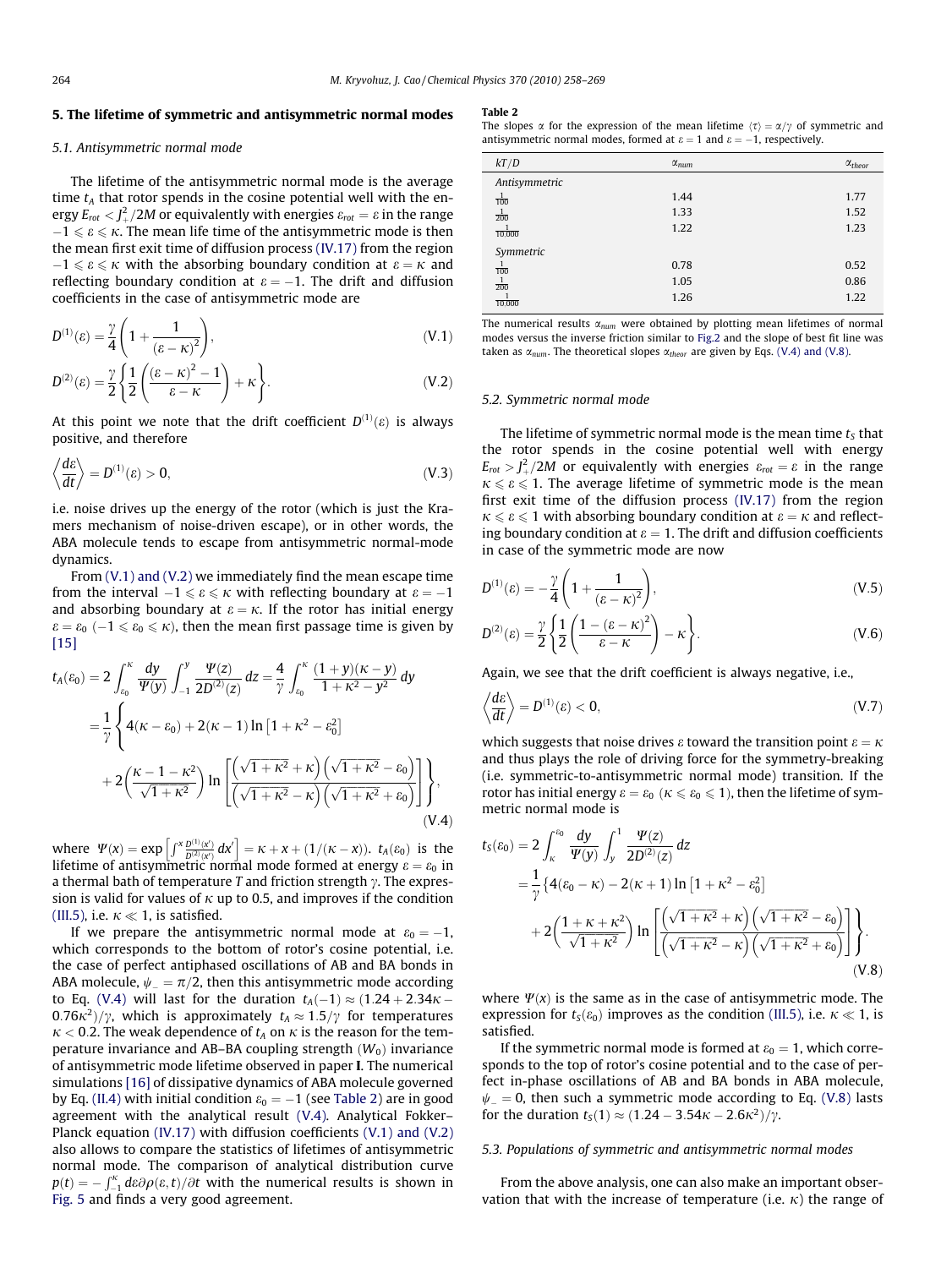<span id="page-7-0"></span>

Fig. 5. Lifetime distribution function for antisymmetric (A) and symmetric normal mode (S) at  $kT/D = 1/1000$  and  $\gamma/\Omega = 1/10,000$ . The antisymmetric normal mode was formed at  $\varepsilon = -1$ , i.e. perfect antiphase oscillations of HO and OH bonds, while the symmetric normal mode was formed at  $\varepsilon = 1$ , i.e. perfect inphase oscillations of OH and HO bonds. The unit of time is  $1/\Omega$ . Dots represent numerical results obtained by integration of stochastic equations [\(II.4\)](#page-1-0) for the model of H<sub>2</sub>O molecule, while solid lines are the analytical distribution functions.

allowed energies for antisymmetric normal mode  $(-1 < \varepsilon < \kappa)$  increases, while the range of allowed energies for symmetric normal mode ( $\kappa < \varepsilon < 1$ ) decreases and vanishes as  $\kappa$  reaches 1. Therefore, one should expect that higher temperatures destabilize symmetric normal mode and thus depopulate it. This can be shown explicitly by solving the diffusion equation [\(IV.17\).](#page-5-0) Its stationary (thermal equilibrium) solution is  $\rho(\varepsilon) = \frac{1}{2}$ ,  $-1 < \varepsilon < 1$ . Since antisymmetric (A) normal mode corresponds to  $-1 < \varepsilon < \kappa$ , and symmetric (S) normal mode corresponds to  $\kappa < \varepsilon < 1$ , the ratio of their populations  $n_A$  and  $n_S$  is

$$
\frac{n_{\rm s}}{n_{\rm A}} = \frac{1 - \kappa}{1 + \kappa}.\tag{V.9}
$$

This simple relation agrees well with the direct numerical simulations of stochastic equations [\(II.4\),](#page-1-0) see Fig. 6, which was obtained as the ratio between the total amount of time that the model ABA molecule spends in (S) and (A) modes, respectively. One can see,



Fig. 6. Ratio of equilibrium populations of symmetric and antisymmetric normal modes  $n_S/n_A$  of H<sub>2</sub>O molecule obtained by integration of Eq. [\(II.4\)](#page-1-0) (dots) and analytical equation (V.9) (solid line) as a function of inverse temperature.

that higher temperatures, i.e.  $\kappa$ , reduce the ratio (V.9), which is just the opposite to the effect expected in noise-free quantum system (ABA molecule) in which higher temperatures should equilibrate populations of antisymmetric and symmetric normal modes.

# 6. Statistics of symmetry breaking from a single trajectory calculation

In Section 6, we have discussed symmetric-to-antisymmetric normal mode transitions for trajectories with a given initial condition. The statistics of first exit times were collected on a set of trajectories, all with the same initial conditions. Yet, it is more interesting to collect the statistics of the symmetric or antisymmetric state by counting the events along a single trajectory, as in the single molecule experiment. In paper I, a single trajectory of  $\psi_-(t)$  was observed and analyzed. The statistics of time intervals in either symmetric normal mode or antisymmetric normal mode was then collected and the distribution was found to be of non-Poissonian form. In this section, we provide analytical derivation of the observed statistics.

The statistics of symmetry breaking is governed by diffusion equation [\(IV.17\).](#page-5-0) Yet, this diffusion equation now needs to be solved with different initial conditions. In this case rotor jumps in and out of its antisymmetric mode region and symmetric mode region entering ''from the top", i.e. from the symmetry breaking transition point  $\varepsilon = \kappa$  (whereas in the previous section we formed normal mode ''near the bottom" of the cosine potential and recorded the times when it jumped out at the transition point  $\varepsilon = \kappa$ ). From the numerical experiment, we can observe only those events that have timescales longer than the period of rotor's oscil-Events that have thriescales longer than the period of fotor's oscil-<br>
lation  $\tau = \pi / W_0 \sqrt{1 - 2\kappa \epsilon}$  (see Appendix B). The distribution of  $\rho_0(\varepsilon, \tau)$  over the time  $\tau$  in the vicinity of transition point  $\varepsilon = \kappa$  will be the initial distribution density for the diffusion equation [\(IV.17\)](#page-5-0) for the comparison with the numerical experiment. We cannot obtain this initial distribution density from the diffusion equation [\(IV.17\)](#page-5-0) since this equation was obtained by averaging over the period of rotor's oscillation  $\tau$ , i.e. it does not have enough resolution for times less than a single period of oscillation. Yet, we know that by definition, reduced energy  $\varepsilon$  is the ratio of two fluctuating random variables  $\varepsilon=E_{rot}/W_0J_{+}$ . For the time  $\tau$ , we can assume  $E_{rot}$  and  $J_{\perp}$  to be Gaussian random variables. Then the ratio of the two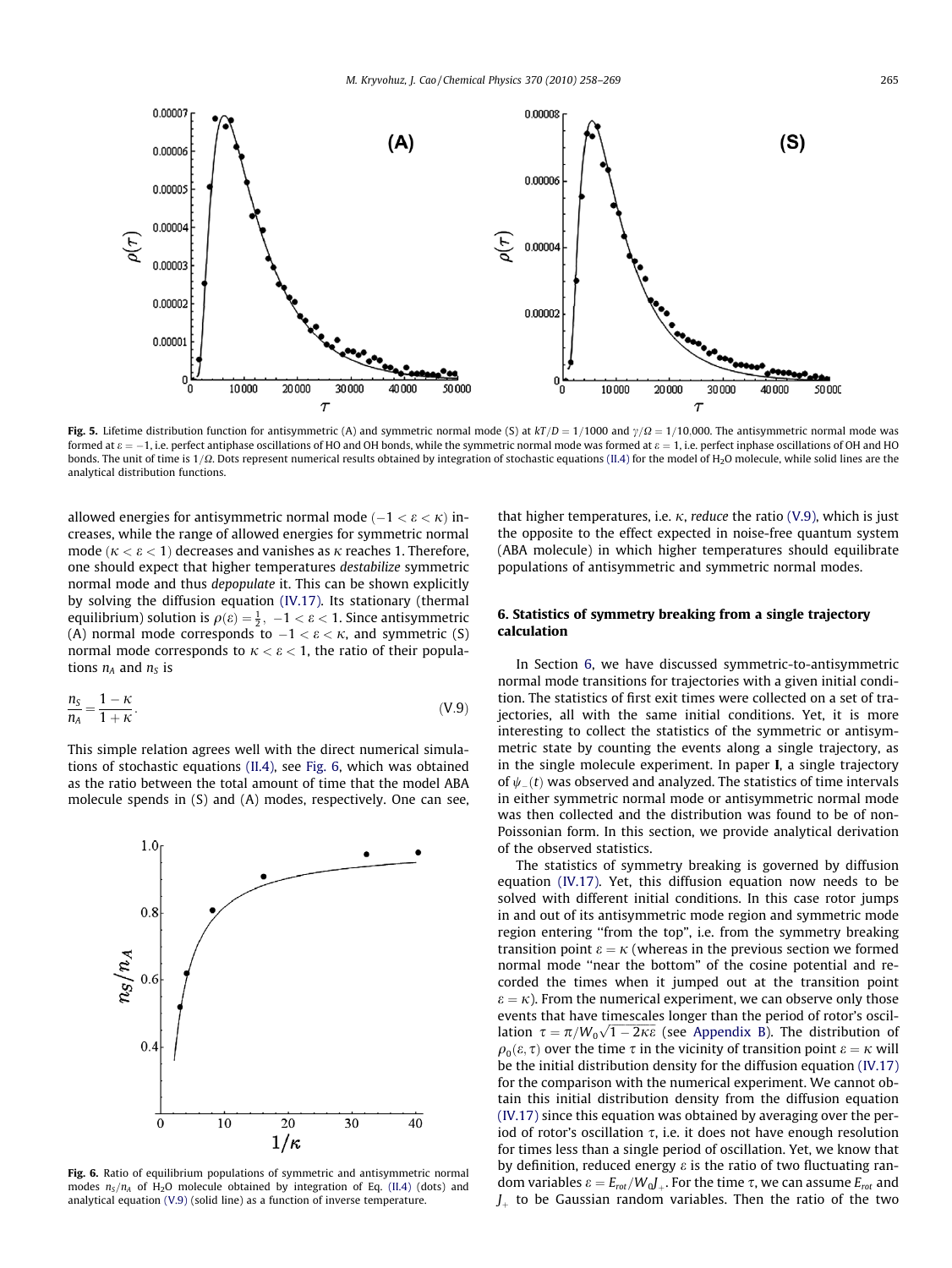<span id="page-8-0"></span>normal variables follows the Lorentz distribution and we can therefore immediately get the general form of  $\rho_0(\varepsilon, \tau)$ 

$$
\rho_0(\varepsilon, \tau) = \frac{1}{\pi} \frac{\Delta \varepsilon}{\left(\varepsilon - \kappa\right)^2 + \Delta \varepsilon^2},\tag{VI.1}
$$

which is centered around the transition point  $\kappa$  and has the width  $\Delta \varepsilon$ . This width is obviously determined by the diffusion of  $\varepsilon$  during the time  $\tau$  and therefore  $\Delta \varepsilon^2 \sim \gamma \tau$ , thus giving the final form of the initial distribution  $\rho_0(\varepsilon, \tau)$ 

$$
\rho_0(\varepsilon, \tau) = \frac{1}{\pi} \frac{\sqrt{C\gamma \tau}}{(\varepsilon - \kappa)^2 + C\gamma \tau}.
$$
\n(VI.2)

We identify the constant coefficient C as the best fit of the theoretical mean life time of antisymmetric normal mode

$$
\langle t_A \rangle = \frac{\int_{-1}^{K} t_A(\varepsilon) \rho_0(\varepsilon, \tau) d\varepsilon}{\int_{-1}^{K} \rho_0(\varepsilon, \tau) d\varepsilon},
$$
 (VI.3)

where  $t_A$  is given by [\(V.4\)](#page-6-0) and  $\rho_0(\varepsilon, \tau)$  is given by (VI.2), to the experimentally observed from numerical simulations of a single tra-jectory [\[17\]](#page-11-0) (see Fig. 7). The best fit result gives  $C = 3.1$ . The lifetime  $\langle t_A \rangle$  in (VI.3) is the average time that the ABA molecule spends in the antisymmetric normal mode regime obtained by averaging over the events along a single trajectory (see paper I). Similarly, the mean time that molecule ABA spends in symmetric normal-mode dynamics is

$$
\langle t_{S} \rangle = \frac{\int_{\kappa}^{1} t_{S}(\varepsilon) \rho_{0}(\varepsilon, \tau) d\varepsilon}{\int_{\kappa}^{1} \rho_{0}(\varepsilon, \tau) d\varepsilon}, \tag{VI.4}
$$

where  $t<sub>S</sub>(\varepsilon)$  is given by [\(V.8\).](#page-6-0) The analytical results (VI.3) and (VI.4) with the fixed value  $C = 3.1$  agree well with the whole set of numerical results obtained for different temperatures T and coupling strengths  $W_0$ .

We can now derive the analytical distribution functions of the lifetimes  $t_A$  and  $t_S$ . First, we solve the diffusion equation [\(IV.17\)](#page-5-0) on the interval  $-1 \leqslant \varepsilon \leqslant \kappa$  with the boundary conditions  $\partial \rho(-1, \mathcal{C})$  $t/\partial \varepsilon = 0$ ,  $\rho(\kappa, t) = 0$  and initial condition  $\rho(\varepsilon, 0) = \rho_0(\varepsilon, 0)$  $\tau$ )  $\int_{-1}^{\kappa} \rho_0(\varepsilon, \tau) d\varepsilon$ . To set the initial condition in accord with the boundary conditions we introduce small correction to the curvature of  $\rho(\varepsilon,0)$  at  $\varepsilon = -1$  and set  $\rho(\varepsilon,0) = 0$  for  $|\varepsilon - \kappa| < 0.01$ . The distribution function of first exit times through the boundary  $\varepsilon = \kappa$ , i.e.  $\rho(t_A)$ , is then

$$
\rho(t) = -\int_{-1}^{k} \frac{\partial \rho(\varepsilon, t)}{\partial t} \, d\varepsilon. \tag{VI.5}
$$

In principle, the diffusion equation  $(IV.17)$  with coefficients  $(V.1)$ [and \(V.2\)](#page-6-0) can be solved by separation of variables, the solution can be then substituted in (VI.5) to get the analytical expression. Yet, the analytical expression is not much simpler than the direct numerical integration of [\(IV.17\) and \(VI.5\).](#page-5-0) The obtained result is shown in [Fig. 8](#page-9-0) and results in a good agreement with the statistics of lifetimes obtained by direct integration of the original stochastic equations [\(II.4\)](#page-1-0) (see paper I).

The analytical distribution function for the lifetimes of symmetric normal mode is obtained in a similar way by solving the diffusion equation [\(IV.17\)](#page-5-0) on the interval  $\kappa \le \epsilon \le 1$  with the boundary conditions  $\partial \rho(1,t)/\partial \varepsilon = 0$ ,  $\rho(\kappa, t) = 0$  and initial condiboundary conditions  $\partial \rho(1, t)/\partial \varepsilon = 0$ ,  $\rho(\kappa, t) = 0$  and finitial condition  $\rho(\varepsilon, 0) = \rho_0(\varepsilon, \tau) / \int_R^1 \rho_0(\varepsilon, \tau) d\varepsilon$ . The results are presented in [Fig. 8](#page-9-0).

#### 7. Discussions

In the present paper, we have analyzed the statistics of symmetry-breaking dynamical transitions in ABA molecules, i.e. the noiseinduced transitions between the symmetric and antisymmetric normal modes. Normal mode oscillation of ABA molecules formed at thermal equilibrium with bath is forced to switch its symmetry under the influence of noise. The dynamical ''blinking" phenomena therefore originates.

The mean lifetimes of both normal modes were obtained analytically as a function of AB–BA bond coupling strength and the parameters of environment such as temperature and friction. At the temperatures much lower than the critical decoupling temperature (the temperature which decouples AB and BA bonds, see text) the lifetimes of both normal modes do not depend either on temperature T of the thermal environment or AB–BA coupling strength  $W_0$  and are equal to 1.24/ $\gamma$ , where  $\gamma$  is a friction strength. At higher temperatures, yet still lower than the decoupling temperature, the lifetime of symmetric normal modes decreases and may eventually become zero, while the lifetime of antisymmetric normal mode increases very slowly. The later observation illustrates the result discussed in paper I that symmetric normal mode is stable only at moderate temperatures, while antisymmetric normal mode is stable at any temperature. We have also studied analytically the statistics of symmetry breaking transitions and



Fig. 7. The mean lifetimes of antisymmetric (A) and symmetric (S) normal modes observed from a single trajectory as a function of inverse friction  $1/\gamma$ . The unit of time is  $1/\Omega$ . Solid circles represent numerical results for the H<sub>2</sub>O model and  $kT/D = 1/5000$ , open circles represent numerical results for  $kT/D = 1/200$ . Lines represent analytical results with best-fit coefficient  $C = 3.1$ : solid line stands for  $kT/D = 1/5000$ , dashed line stands for  $kT/D = 1/200$ .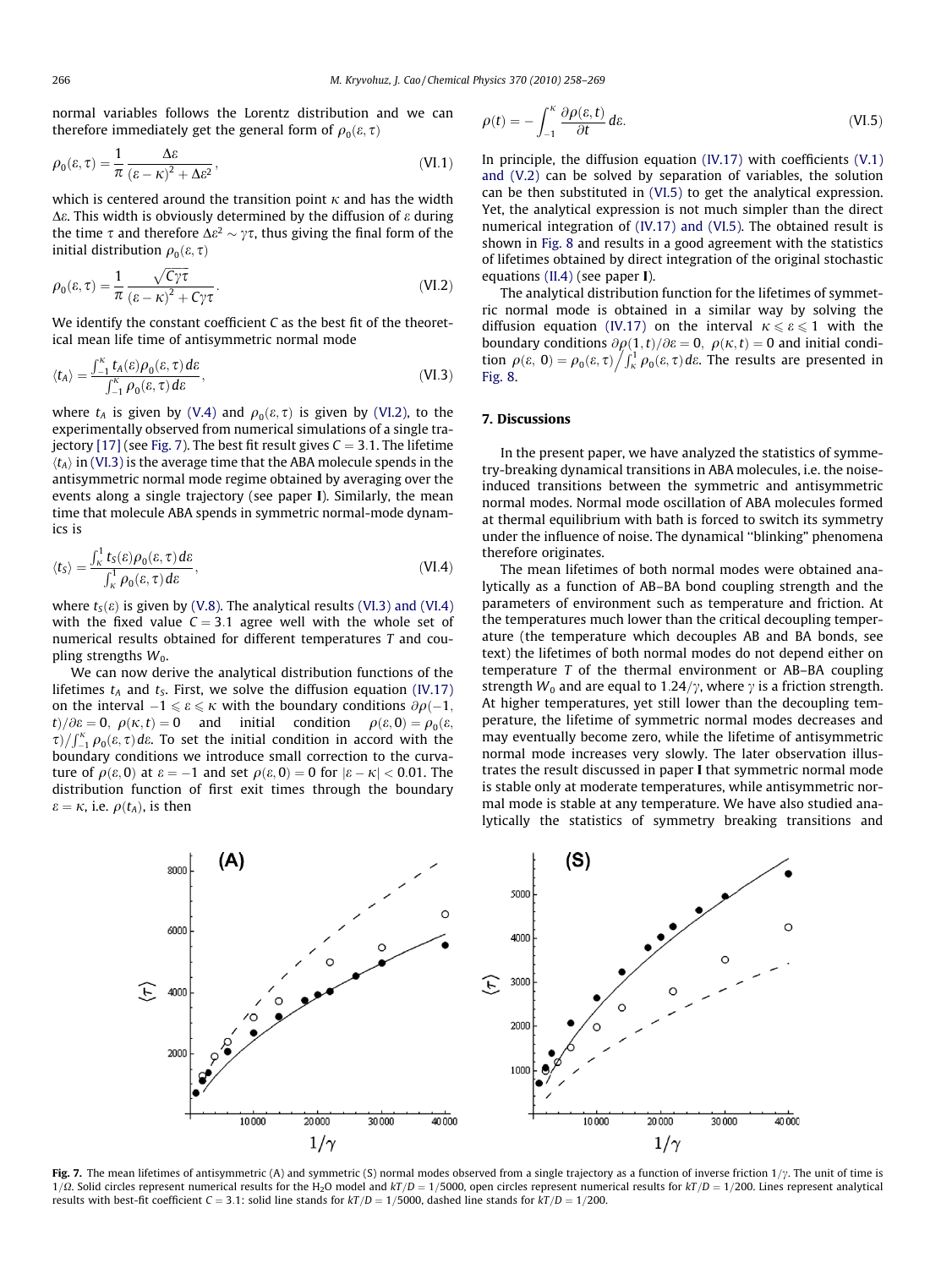<span id="page-9-0"></span>

Fig. 8. Lifetime distribution functions for antisymmetric (A) and symmetric normal modes (S) at  $kT/D = 1/1000$  and  $\gamma/\Omega = 1/10,000$  along a single trajectory. The units of time is  $1/\Omega$ . Dots represent numerical results obtained by integration of stochastic equations [\(II.4\)](#page-1-0) for the model of H<sub>2</sub>O molecule, while solid lines are the analytical distribution functions.

obtained non-Poissonian lifetime distribution observed in paper I. The reason for non-Poissonian statistics is the underlying energy diffusion mechanism, which results in multiple exponential decays of the first passage time statistics.

The theory developed in the present paper, although being classical, may have an important implications in modern chemistry that deals with single molecule experiments suggesting a possible mechanism of blinking phenomena from the first principles.

# Acknowledgement

This work is supported by ARO under grant W911NF-09-1- 0480, NSF CHE 0806266, and MITEI seed grant. We dedicate this paper to Professor Eli Pollak with admiration. His work on chemical dynamics has influenced many of our papers.

#### Appendix A

In this appendix, we perform the averaging of Eq. [\(II.7\)](#page-1-0) over  $\psi$ <sub>+</sub>. Everywhere below the bar means averaging over  $\psi$ <sub>+</sub>:

$$
(\mathrm{I})
$$

$$
\begin{split} \overline{\hat{L}\rho} &= \overline{\{\rho, H_s\}} = \overline{\frac{\partial \rho}{\partial \psi_{-}} \frac{\partial H_s}{\partial J_{-}}} - \frac{\overline{\partial \rho}}{\partial J_{-}} \frac{\partial H_s}{\partial \psi_{-}} + \overline{\frac{\partial \rho}{\partial \psi_{+}}} \frac{\partial H_s}{\partial J_{+}} \\ &= \frac{\partial \overline{\rho}}{\partial \psi_{-}} \frac{\partial H_s}{\partial J_{-}} - \frac{\partial \overline{\rho}}{\partial J_{-}} \frac{\partial H_s}{\partial \psi_{-}} = \{\overline{\rho}, H_s\}_{-}, \end{split} \tag{A.1}
$$

where the ABA-molecule's Hamiltonian in action-angle variables  $H_s$ is given by Eq. [\(II.9\)](#page-1-0).

(II) To average irreversible terms in [\(II.7\)](#page-1-0) over  $\psi$  we recall that the parameters of thermal bath that we are considering are weak  $kT \ll D$  and  $\gamma \ll \Omega$  and thus each period of oscillation occurs almost at constant energy (or constant action variable), therefore we can follow Kramers derivation to express averaged irreversible terms in action variables:

$$
\overline{(\hat{L}_{irr1} + \hat{L}_{irr2})\rho} = \gamma \frac{\overline{\partial}}{\overline{\partial p_1} \left( p_1 \rho + \frac{kT}{G_{11}} \frac{\partial \rho}{\partial p_1} \right)} + \gamma \frac{\overline{\partial}}{\overline{\partial p_2} \left( p_2 \rho + \frac{kT}{G_{11}} \frac{\partial \rho}{\partial p_2} \right)} \n= \gamma \frac{\overline{\partial}}{\overline{\partial p_1} \left( p_1 \overline{\rho} + \frac{kT}{G_{11}} \frac{\partial \overline{E}_1}{\partial p_1} \frac{\partial \overline{\rho}}{\partial E_1} \right)} + \gamma \frac{\overline{\partial}}{\overline{\partial p_2} \left( p_2 \overline{\rho} + \frac{kT}{G_{11}} \frac{\partial \overline{E}_2}{\partial p_2} \frac{\partial \overline{\rho}}{\partial E_2} \right)} \n= \gamma \frac{\partial}{\overline{\partial J_1} \left( J_1 \overline{\rho} + \frac{kTJ_1}{\omega_1} \frac{\partial \overline{\rho}}{\partial J_1} \right) + \gamma \frac{\partial}{\partial J_2} \left( J_2 \overline{\rho} + \frac{kTJ_2}{\omega_2} \frac{\partial \overline{\rho}}{\partial J_2} \right),
$$
\n(A.2)

where in the last step we used the fact that averaging over  $\psi_{+}$  for one-dimensional operators  $L_{irr1}$  and  $L_{irr2}$  is the same as averaging over  $\varphi_1$  and  $\varphi_2$ , respectively. We also used that  $\frac{\partial}{\partial p_i} = G_{11} p_i \frac{\partial}{\partial E_i}$ 

(III) Using the relation  $\frac{\partial}{\partial p_i} = G_{11}p_i \frac{\partial}{\partial E_i}$  we write down the average of the last term in [\(II.7\)](#page-1-0):

$$
\overline{\gamma \frac{G_{12}}{G_{11}} \left( p_1 \frac{\partial}{\partial p_2} + p_2 \frac{\partial}{\partial p_1} \right) \rho} = \gamma G_{12} \left( p_1 p_2 \frac{\partial}{\partial E_2} + p_2 p_1 \frac{\partial}{\partial E_1} \right) \overline{\rho}
$$
  
\n
$$
= \gamma G_{12} p_1 p_2 \left( \frac{1}{\omega_1} \frac{\partial}{\partial J_1} + \frac{1}{\omega_2} \frac{\partial}{\partial J_2} \right) \overline{\rho}
$$
  
\n
$$
= \gamma V_0
$$
  
\n
$$
\times \cos(2\psi_{-}) \left( \frac{1}{\omega_1} \frac{\partial}{\partial J_1} + \frac{1}{\omega_2} \frac{\partial}{\partial J_2} \right) \overline{\rho},
$$
  
\n(A.3)

where, see paper I,

$$
G_{12}p_1p_2 = V_0 \cos(\varphi_1 - \varphi_2) \tag{A.4}
$$

and

$$
V_0 = \frac{4DG_{12}}{\Omega^2 G_{11}} \omega_1 \omega_2 \left(\frac{1 - \frac{\omega_1}{\Omega}}{1 + \frac{\omega_1}{\Omega}}\right)^{1/2} \left(\frac{1 - \frac{\omega_2}{\Omega}}{1 + \frac{\omega_2}{\Omega}}\right)^{1/2}.
$$
 (A.5)

Combining (A.1)–(A.3) we get the following averaged over  $\psi$ . Kramers equation [\(II.7\):](#page-1-0)

$$
\frac{\partial \bar{\rho}}{\partial t} = -\{H_s, \bar{\rho}\}_- + \gamma \frac{\partial}{\partial J_1} \left( J_1 \bar{\rho} + \frac{k \eta J_1}{\omega_1} \frac{\partial \bar{\rho}}{\partial J_1} \right) + \gamma \frac{\partial}{\partial J_2} \left( J_2 \bar{\rho} + \frac{k \eta J_2}{\omega_2} \frac{\partial \bar{\rho}}{\partial J_2} \right) + \gamma V_0 \cos(2\psi_-) \left( \frac{1}{\omega_1} \frac{\partial}{\partial J_1} + \frac{1}{\omega_2} \frac{\partial}{\partial J_2} \right) \bar{\rho}.
$$
 (A.6)

We are considering the case of thermal equilibrium of our ABA system, which means that energy of each oscillator  $E_i \sim kT \ll D$ and therefore the equilibrium motion will occur mostly in the bottom of Morse potential, therefore to a good degree of accuracy we tom of worse potential, therefore to a good degree of accuracy we<br>can set frequencies  $\omega_i = \Omega\left(1 - \frac{f}{b}\right)$  in Eq. (A.6) to be equal to  $\Omega_i$ which would simplify further analysis of (A.6) a lot:

$$
\frac{\partial \bar{\rho}}{\partial t} = -\{H_s, \bar{\rho}\}_- + \gamma \frac{\partial}{\partial J_1} \left( J_1 \bar{\rho} + \frac{k \mathbf{T}_1}{\Omega} \frac{\partial \bar{\rho}}{\partial J_1} \right) + \gamma \frac{\partial}{\partial J_2} \left( J_2 \bar{\rho} + \frac{k \mathbf{T}_2}{\Omega} \frac{\partial \bar{\rho}}{\partial J_2} \right) \n+ \frac{\gamma V_0}{\Omega} \cos(2\psi_-) \left( \frac{\partial}{\partial J_1} + \frac{\partial}{\partial J_2} \right) \bar{\rho}.
$$
\n(A.7)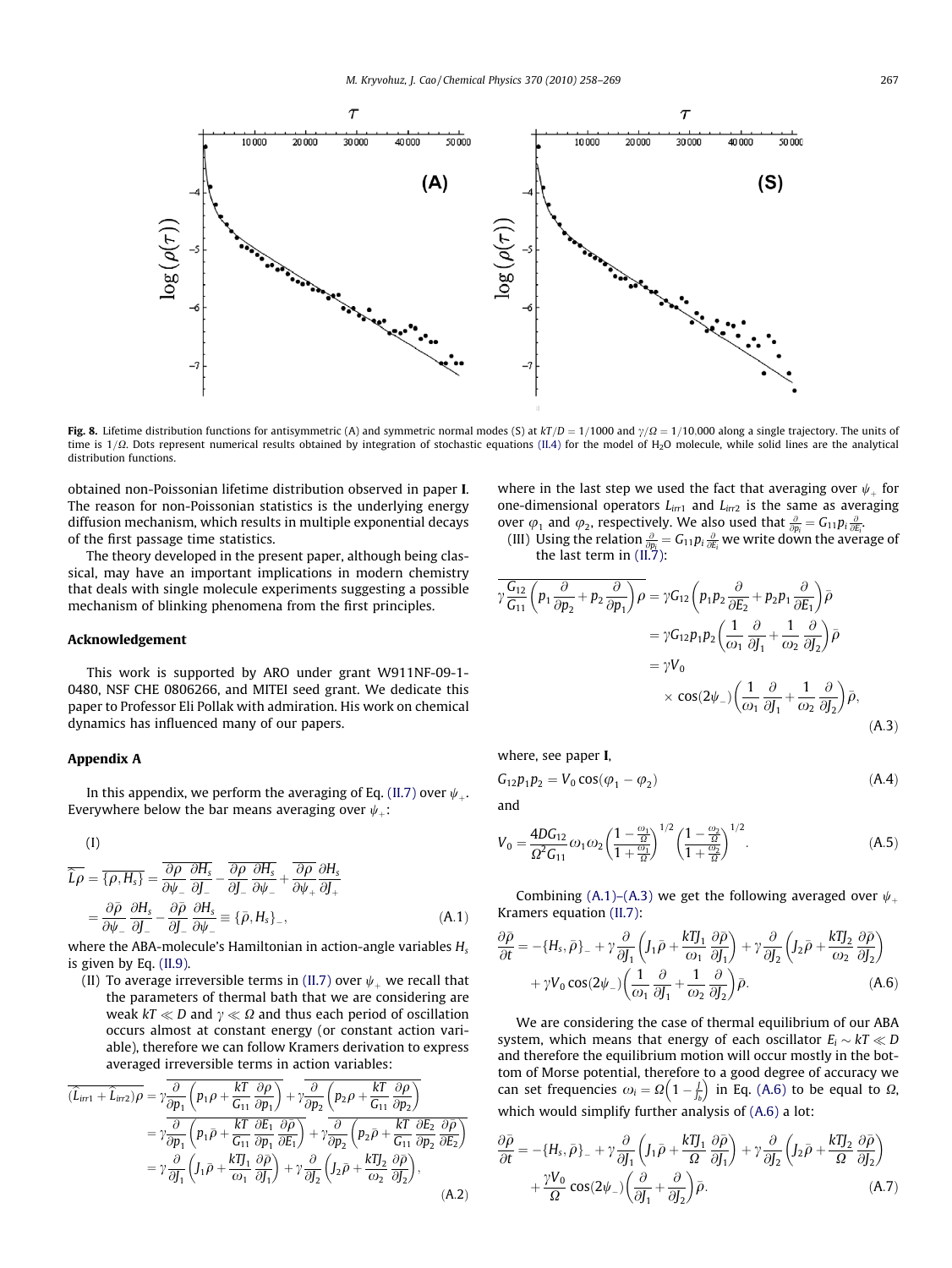Using transformations [\(II.8\)](#page-1-0) we express [\(A.7\)](#page-9-0) in  $\{\psi_-, \textit{J}_-, \psi_+, \textit{J}_+\}$ variables:

$$
\frac{\partial \bar{\rho}}{\partial t} = -\{H_s, \bar{\rho}\}_- + \gamma \left[ 1 + \left( 1 + \frac{G_{12}}{G_{11}} \cos(2\psi_-) \right) J_+ \frac{\partial}{\partial J_+} - \frac{2kT}{\Omega} \frac{\partial}{\partial J_+} \right] \bar{\rho} \n+ \gamma \frac{\partial}{\partial J_-} (J_- \bar{\rho}) + \frac{\gamma kT}{\Omega} \left( \frac{\partial^2}{\partial J_+^2} (J_+ \bar{\rho}) + 2 \frac{\partial^2}{\partial J_+ \partial J_-} (J_- \bar{\rho}) + \frac{\partial^2}{\partial J_-^2} (J_+ \bar{\rho}) \right).
$$
\n(A.8)

Since  $G_{12}/G_{11} \ll 1$  (for H<sub>2</sub>O it is approximately 1/62), then we can since  $G_{12}/G_{11} \ll 1$  (for Fig. 1) is approximately  $1/62$ ), then we called  $\left(1 + \frac{G_{12}}{G_{11}}\cos(2\psi_-\right) = 1$  in the above equation and thus obtain:

$$
\frac{\partial \bar{\rho}}{\partial t} = -\{H_s, \bar{\rho}\}_- + \gamma \frac{\partial}{\partial J_+} \left( J_+ - \frac{2kT}{\Omega} \right) \bar{\rho} + \gamma \frac{\partial}{\partial J_-} (J_- \bar{\rho}) \n+ \frac{\gamma kT}{\Omega} \left( \frac{\partial^2}{\partial J_+^2} (J_+ \bar{\rho}) + 2 \frac{\partial^2}{\partial J_+ \partial J_-} (J_- \bar{\rho}) + \frac{\partial^2}{\partial J_-^2} (J_+ \bar{\rho}) \right),
$$
\n(A.9)

#### Appendix B

In this appendix, we derive equations for constant-energy oscillations of hindered rotor and provide expressions for several derivatives averaged over a period of rotor's oscillation.

The Hamiltonian under consideration (IV.12) is

$$
h = \kappa j_{-}^{2} + \sqrt{1 - j_{-}^{2}} \cos(2\psi_{-})
$$
 (B.1)

with non-dissipative equations of motion [\(IV.10\)](#page-5-0)

$$
\frac{d\psi_{-}}{dt} = -W_0 \frac{\partial h}{\partial j_{-}},
$$
  
\n
$$
\frac{dj_{-}}{dt} = W_0 \frac{\partial h}{\partial \psi_{-}}.
$$
\n(B.2)

Equation for  $j_{-}(t)$  can be integrated substituting cosine function from the expression of Hamiltonian at constant energy  $h = \varepsilon$ . This results in the approximate expression for  $j_{-}(t)$  valid to the order of  $o(\kappa^2)$ 

$$
j_{-}(t) = \sqrt{\frac{1 - \varepsilon^2}{1 - 2\kappa\varepsilon}} \sin\left[\left(2W_0\sqrt{1 - 2\kappa\varepsilon}\right)t + \delta_0\right],\tag{B.3}
$$

where  $\delta_0$  is some initial phase. Coordinate  $\psi_-(t)$  then changes as

$$
\cos(2\psi_{-}(t)) = \frac{\varepsilon - \kappa j_{-}(t)^{2}}{\sqrt{1 - j_{-}(t)^{2}}}.
$$
\n(B.4)

The period of rotor's oscillation is therefore

$$
\tau(\varepsilon) = \frac{\pi}{W_0 \sqrt{1 - 2\kappa \varepsilon}}.\tag{B.5}
$$

One can see that for negative  $\varepsilon$  period  $\tau$  decreases with increasing  $\kappa$ , while for positive  $\varepsilon$  period  $\tau$  increases with increasing  $\kappa$ . It is interesting that since  $\kappa$  is proportional to temperature (see text) then higher temperature increases the rate of AB–BA bond energy exchange in antisymmetric normal mode oscillation and decreases it in symmetric normal mode oscillation.

Below we list expressions for averaged over the period  $\tau(\varepsilon)$ derivatives  $(\partial h/\partial j_{-})^2$  and  $\partial^2 h/\partial j_{-}^2$  used in text. These averages can be obtained analytically only for  $\kappa = 0$ , yet do not have explicit analytical form for  $\kappa > 0$ . It is interesting though, that their approximate analytical form can be obtained by shifting singularity point of expressions obtained for  $\kappa = 0$  from  $\varepsilon = 0$  to  $\varepsilon = \kappa$ . For  $\kappa = 0$  we can easily get



Fig. 9. Exact (dots) and approximate (solid lines) averaged derivatives as a function of  $\varepsilon$  for  $\kappa = 0.2$ . (a) average of second derivative; (b) average of squared first derivative.

$$
\overline{\left(\frac{\partial^2 h}{\partial j^2}\right)}_{\kappa=0} = \frac{1}{\tau} \int_0^{\tau} \left(\frac{\partial^2 h}{\partial j^2}\right) dt = -\frac{W_0}{\pi} \int_0^{\tau} \frac{\varepsilon dt}{\left[1 - (1 - \varepsilon^2) \sin^2(2W_0 t)\right]^2}
$$

$$
= -\frac{1}{2} \left(1 + \frac{1}{\varepsilon^2}\right) \text{sign}(\varepsilon) \tag{B.6}
$$

with sign $(\varepsilon) = \varepsilon / |\varepsilon|$ . For non-zero  $\kappa$  we simply replace  $\varepsilon$  with  $\varepsilon - \kappa$ to get the approximate expression

$$
\overline{\left(\frac{\partial^2 h}{\partial j^2}\right)} = -\frac{1}{2} \left(1 + \frac{1}{\left(\varepsilon - \kappa\right)^2}\right) \text{sign}(\varepsilon - \kappa). \tag{B.7}
$$

This approximate expression reproduces exact integral very well, see Fig. 9a. In the same way we find expression for the averaged over the period squared first derivative

$$
\overline{\left(\frac{\partial h}{\partial j_{-}}\right)^{2}}_{\kappa=0} = \frac{1}{\tau} \int_{0}^{\tau} \left(\frac{\partial h}{\partial j_{-}}\right)^{2} dt = \frac{1}{\tau} \int_{\psi_{-}(0)}^{\psi_{-}(\tau)} \frac{\partial h}{\partial j_{-}} d\psi_{-}
$$

$$
= -\frac{1}{\pi} \int_{\psi_{-}(0)}^{\psi_{-}(\tau)} \frac{\epsilon j_{-}}{1 - j_{-}^{2}} d\psi_{-} = \frac{1}{2} \left(\frac{1 - \epsilon^{2}}{|\epsilon|}\right).
$$
(B.8)

And for non-zero  $\kappa$ 's

$$
\overline{\left(\frac{\partial h}{\partial j_{-}}\right)^{2}} = \frac{1}{2} \left( \frac{1 - (\varepsilon - \kappa)^{2}}{|\varepsilon - \kappa|} \right) - \kappa \operatorname{sign}(\varepsilon - \kappa),\tag{B.9}
$$

where the last term appears to keep the expression non-negative on the order of  $O(\kappa)$ . The approximate result (B.9) is compared to exact in Fig. 9b for  $\kappa = 0.2$ . It should be also noted here that expression  $(B.7)$  can be obtained by differentiation of Eq. (B.9) over  $\varepsilon$  (except at the point  $\varepsilon = \kappa$ , which we can exclude from our analysis).

#### References

- [1] M. Kryvohuz, J. Cao, J. Phys. Chem., submitted for publication.
- [2] C.J. Margulis, D.F. Coker, R.M. Lynden-Bell, J. Chem. Phys. 114 (2001) 67.
- [3] G.M. Schmid, S.L. Coy, R.W. Field, R.J. Silbey, J. Chem. Phys. 101 (1994) 869.

<span id="page-10-0"></span>